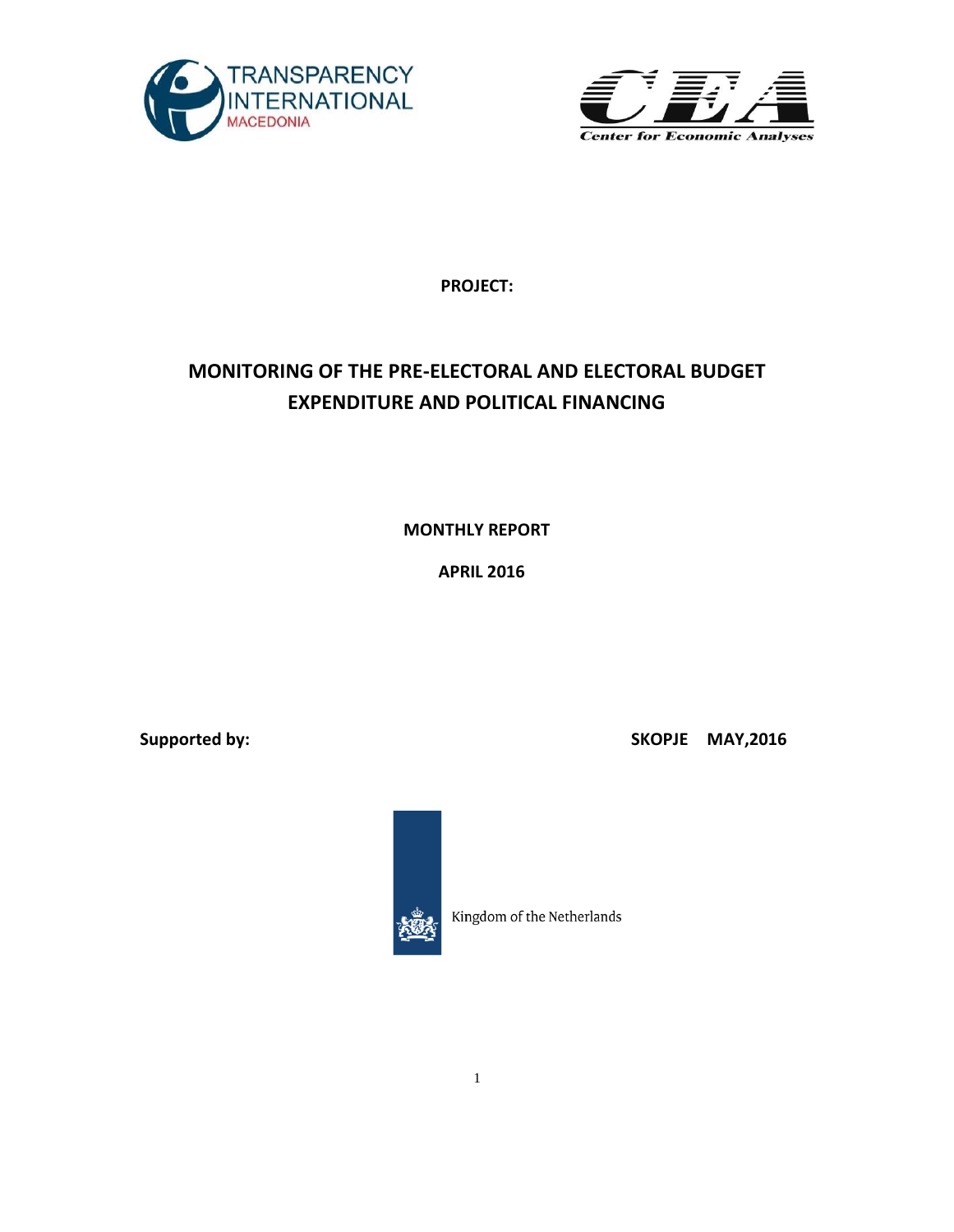



**CONTENT:**

|    | <b>SUMMARY</b>                                                       |    |
|----|----------------------------------------------------------------------|----|
| 1. | <b>ELECTION PROCESS</b>                                              | 4  |
| 2. | AGENCY FOR AUDIO AND AUDIOVISUAL MEDIA (AAVM)                        | 4  |
| З. | <b>DEMONSTRATIONS</b>                                                | 5  |
| 4. | <b>VMRO-DPMNE</b>                                                    | 6  |
| 5. | <b>SDSM</b>                                                          | 6  |
| 6. | DUI                                                                  |    |
| 7. | POLITICAL ADVERTISING ON FACEBOOK/LOCAL OFFICES                      |    |
| 8. | <b>ACTIVITIES OF SMALLER POLITICAL PARTIES</b>                       |    |
| 9. | <b>APPROXIMATE EXPENDITURES</b>                                      | 8  |
|    | 10. MONITORING OF THE BUDGET EXPENDITURES IN THE PRE-ELECTION PERIOD | 8  |
|    | <b>11. CORRESPONDENCES</b>                                           | 16 |
|    |                                                                      |    |

**ANNEX**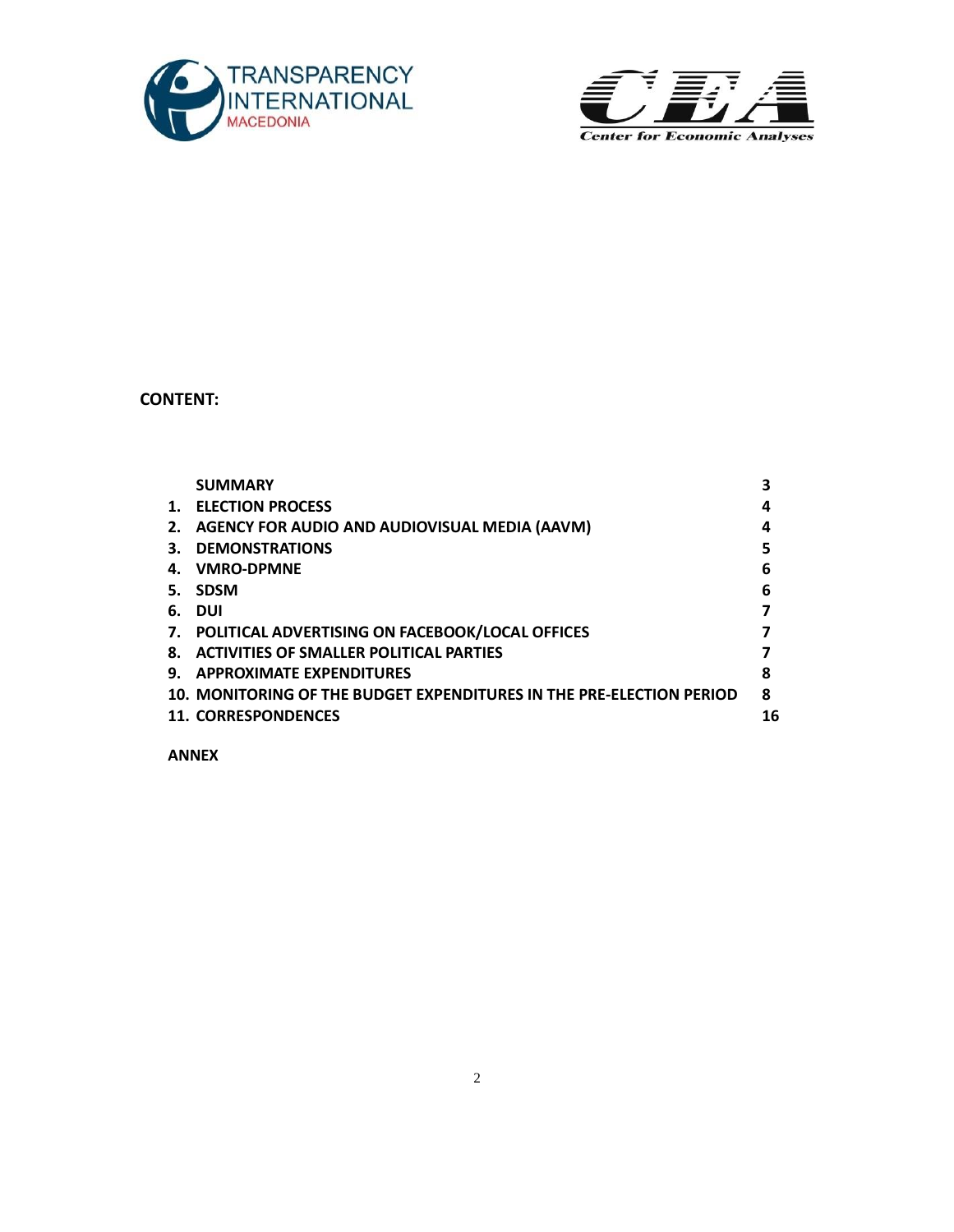



#### **SUMMARY**

In the month of April the monitoring team of TI-Macedonia, CEA and the partners from the local organizations have noted reduced activities of the political parties regarding the political campaign and promotion of their programs in the eight monitored regions. There are no newly opened local offices or activities typical for electoral campaign (rallies, debates, promotional material).

The Parliament dissembled on 06.04.2016 following the previous political decision for early parliamentarian elections on 26 April. As this was not feasible due to the problems with the voters list, the Elections have been politically postponed for the second time, now for the 5th of June. Following days were marked with the Decree issued by the President of the State on 13th April for Abolition of 56 high level officials and interruption of all proceedings against politicians, and the Decision of the President of the Parliament on 15.04.2016 for calling the Early Parliamentary Elections for 5th of June in the situation of dissembled Parliament. These two acts and especially the abolition resulted with demonstrations in Skopje and the following days protests have spread around the major cities around the country.

In the period after the first estimation of the political party expenditures (between 07.03.2016-30.04.2016) the following estimated possible expenditures are noted by our team:

1. Gathering in front of the Constitutional Court - total of approximately spending 1.230,000,00 MKD;

2. Promotion of the program of the political parties - total of approximately spending 1.572,000,00 MKD;

3. Demonstrations and civic gatherings - total of approximately spending 4.270,000,00 MKD. (More info about the approximate expenditures, c.9)

Within this month the correspondence with the local and the central authorities has slightly reduced and 19 RAPI request have been sent and 14 responses received.

#### **Public announcements on the websites of the Government:**

Unlike the preceding reports, with a tendency for reduction of the number of announcements, during the month of April there have been an increased number of public announcements by 13% compared with the number of public announcements in March.

The announcements content is both modest in qualitative and quantitative data  $-$  i.e. the percentage of announced information among all monitored institutions (where there are web announcements/posts) is low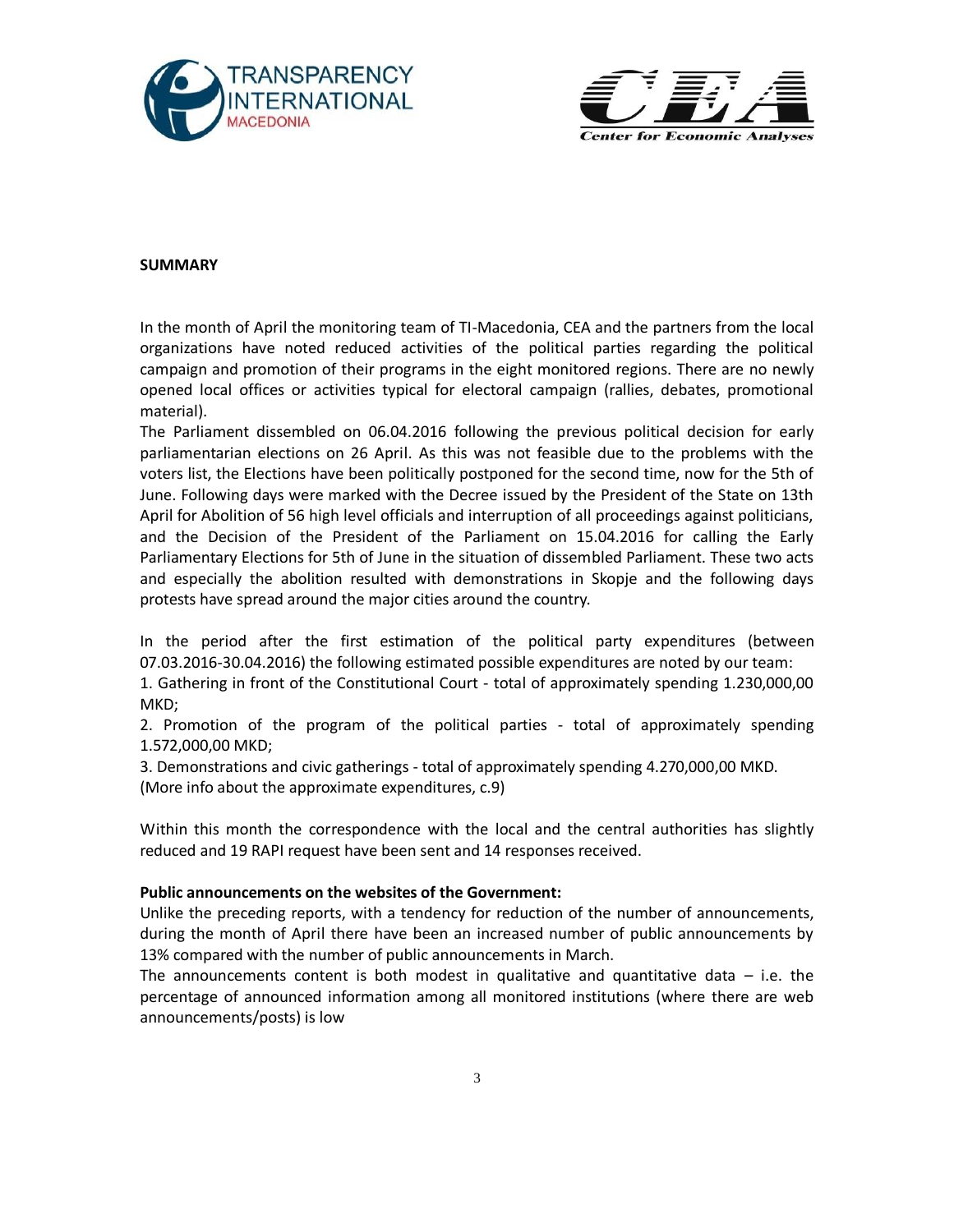



#### **1. ELECTION PROCESS**

On 06.04.2016 the President of the Assembly Trajko Veljanovski disassembled the Assembly of Republic of Macedonia, without the presence of the opposition political party SDSM. The Decision for calling the Early Parliamentary Elections, scheduled for 5th of June 2016 by the President of the Assembly, came after several days on 15.04.2016 (photo 1).

#### **2. AGENCY FOR AUDIO AND AUDIOVISUAL MEDIA (AAVM)**

- Agency for Audio and Audiovisual Media Services will be monitoring media coverage of the early parliamentary elections starting 15.04.2016. The Agency's monitoring team and several external associates will be following the 24-hour program of the national televisions and radios on a daily basis. According to the Methodology for Monitoring Media Coverage of Elections in the Radio and Television Program Services, subject to monitoring during the period from calling the elections until the start of the election campaign will be two television and two radio services of the Public Broadcaster and the Parliamentary Broadcast Service, the five televisions broadcasting program using the transmission capacity of a digital terrestrial multiplex, the five satellite televisions, the four cable televisions and two of the national commercial radios. All televisions and radios that will be broadcasting paid political advertising during the election campaign should define their prices by Tuesday, 19 April 2016, at the latest, so that the price per second of paid political advertising shall not exceed the average price of advertising calculated in the three months preceding the day of calling the elections. The pricelists should be submitted to the Agency, the State Election Commission, the State Audit Institute and the State Commission for the Prevention of Corruption. According to the Electoral Code, the broadcasters are obligated to publish the pricelists for paid political advertising in their program at list twice before the start of the election campaign. Any change of the pricelists is not permitted during the electoral process.
- Agency for Audio and Audiovisual Media Services in their Report media presentation in the first ten days after the announcement of the elections, concluded that, several media do not respect the program principles of objective and unbiased presentation of events, providing different treatment, equal views on respect for human dignity, to encourage a spirit of tolerance and for independence in editorial policy. The Agency warns that if some of the media continue to broadcast reports that link the policies of the state measures of the electoral programs of political parties and to report on the activities of state authorities at central and local level, in a way that may be a function of electoral media representation of any political entity, will be taken legal measures.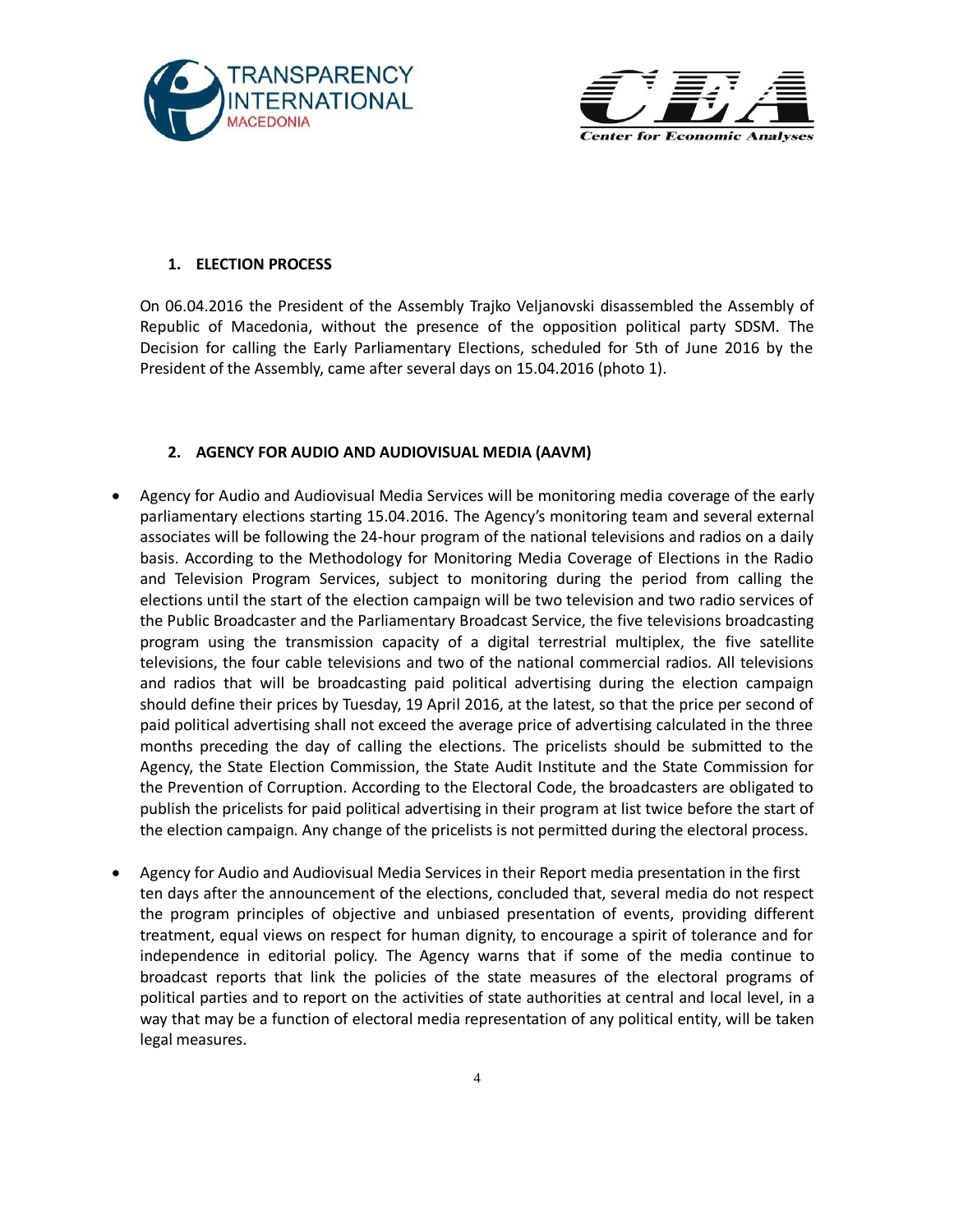



#### **3. DEMONSTRATIONS**

The President of the Republic of Macedonia Gjorgje Ivanov announced the Decision on the interruption of all proceedings against politicians and their supporters belonging to the confronted parties which resulted with demonstrations in Skopje and the following days they have spread around the major cities around the country (photo 2).

- The demonstrations against the Decision on the Abolition politicians are organized by the civic initiative " PROTESTIRAM" with the presence of the party members and supporters of the political party SDSM, political party LEVICA, numerous civic organizations (AJDE, ZASLUZUVAME PODOBRO, SOLIDARNOST, LENKA) and thousands of dissatisfied and angry citizens, marching on the streets and shouting: "No justice, no peace". The demonstrators are coloring the institutions facades, most of them renovated in the baroques style within the project Skopje 2014, so this movement and the demonstrations on the streets got the name Colorful revolution. Our monitors have noted that the days 13, 14,21 of April, the citizens from the others cities in the country came to Skopje to support the demonstrations, by organized transport in buses (68 buses in total for these days, noticed by the monitors).Other minor expenditures are noted for the sound system, badges, stage and paint. The demonstrations continued in the Skopje and the other cities in Macedonia: Bitola, Tetovo, Gostivar, Ohrid, Resen, Prilep, Kumanovo, Stip, Strumica, Gevgelija, Delchevo, Veles, Stip ,Kavadarci, and Kochani (photo 3).
- On the other side, GDOM- the citizen movement for defense of Macedonia has organized a counter-protest in Skopje and several cities in Macedonia, with the presence of the supporters of the political party VMRO-DPMNE, supporting the Election date  $5<sup>th</sup>$  of June, right after the first protest of the civic initiative " PROTESTIRAM". The number of buses of the supporters of GDOM from the other cities extent 240 (in total) for the days 13, 14 and 21 of April and other expenditures: sound system, stage, music program and flag. The counter-protests have expanded in the other cities around the country: Bitola, Ohrid, Resen, Prilep, Kumanovo, Strumica, Gevgelija, Veles and Kavadarci.Several employees in the public administration are under pressure to take part on the demonstrations of the civil movement GDOM. This occurs in the working hours by organized transport to the place where these demonstrations are held. On our web site "Prijavi korupcija" we have recorded cases of intimidation and order of taking part in counter-protest in Skopje and we reacted respectively with a letter to the Public Prosecutor (photo 4).
- On 22 of April a demonstrations were organized by small Albanian political parties and associations in Skope: The Reform Movement DPA, NDP, Association of Former Political Prisoners and Exiles Albanians of ONA and the Civil Society. They were protesting against the Decision on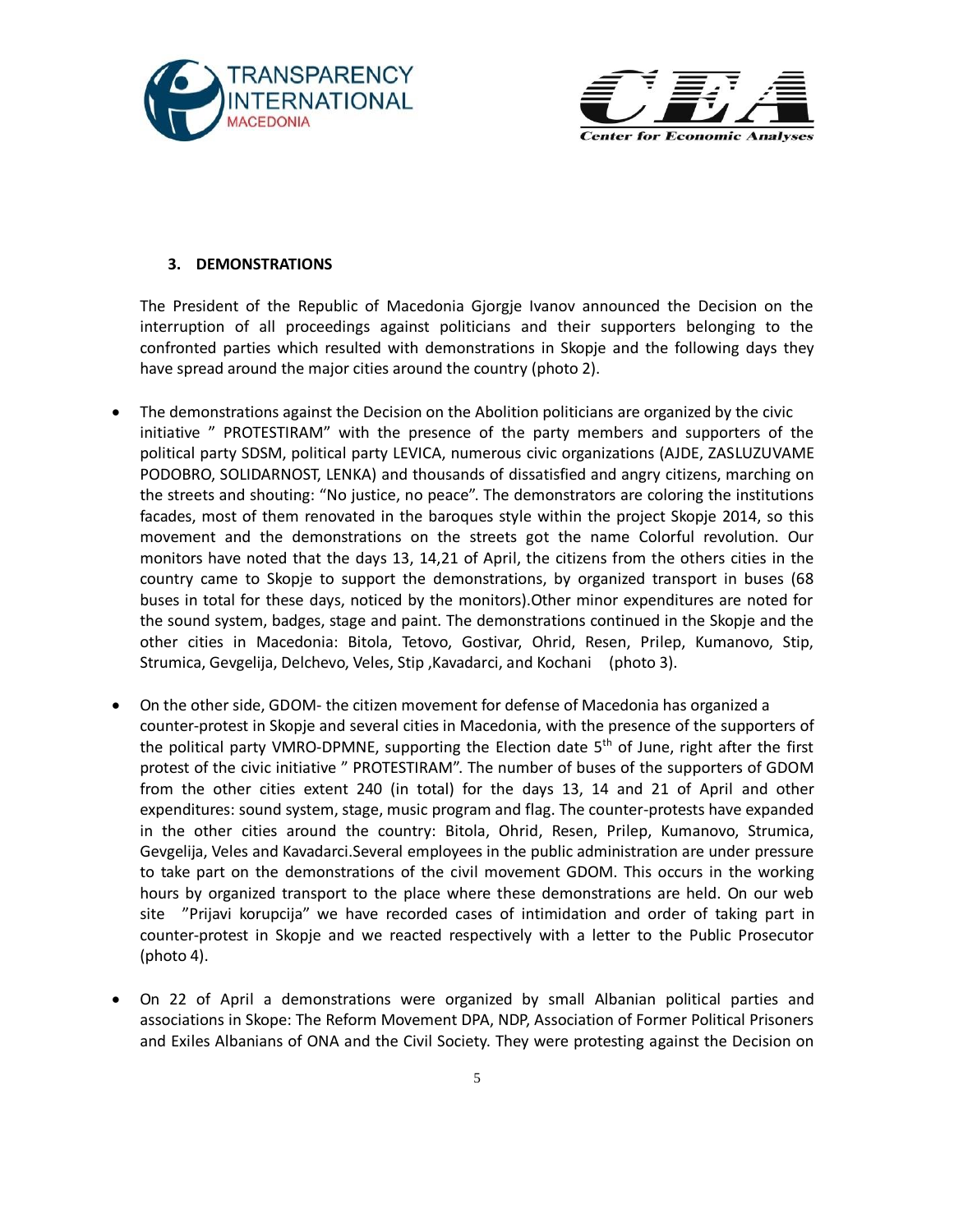



the interruption of all proceedings against politicians and their supporters belonging to the confronted parties by the President Ivanov. The political party DR DPA organized their members in 15 buses mainly from the northwestern part of the country, starting from Struga up to Kumanovo (photo 5).

## **4. VMRO-DPMNE**

The political party VMRO-DPMNE has continued the promotion of the Government projects, equating the Government activities with the party activities. The party members and the president of the party promote the government projects in situ and on the political party web site: new mega-project in the Agriculture for which are foreseen 3 milion euros from the budget (presented by the president of the party Nikola Gruevski); The project of the Ministry of Health: the co-financing of the medical specializations for the doctors, working in the private institutions( presented by the Minister of Health Nikola Todorov); the new projects of the Ministry of Education: the scholarship for the master studies of the Film Institute-The Film Academy in Ohrid and the project: "Proekt za razvoj na veshtini I poddrshka na inovacii"(presented by the deputy minister of education Spiro Ristovski). The project "Makedonija vrabotuva"- of the Employment Agency of the Republic of Macedonia (Forum of UMS of VMRO-DPMNE and the European democratic youth).The President of the political party VMRO-DPMNE, Nikola Gruevski in the Museum of the Macedonian Struggle presented the new project "Od grad vo selo".

#### **5. SDSM**

The political party SDSM leaded the signing of The Platform of Democratic Macedonia on 09.04.2016, with the 14 political parties, confirming the decision of boycott the early Elections scheduled for June 5th. The following days to the Platform have joined other political parties and organization: DOM, PEI, The Union of combatants of the Second World War.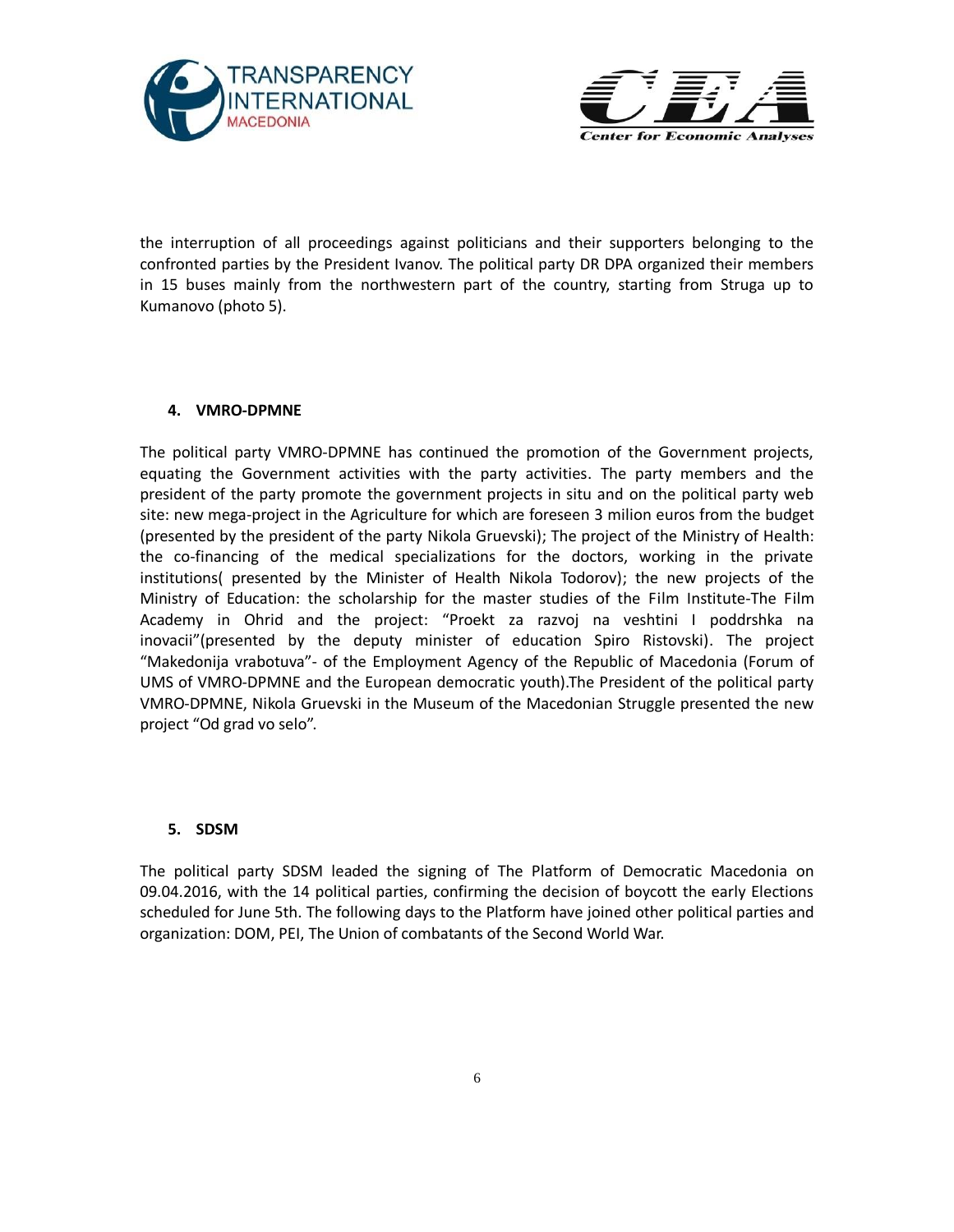



# **6. DUI**

The political party DUI held 5 events, the days 4,6,9,10 and 18 of April in the Diplomatic Hall of Skopje Fair, presenting their program "Draft program 2016-2020". DUI conducted debate on Decentralization and regional development; Culture and its activities; Media and the civil society; Social politics and Health care.

# **7. POLITICAL ADVERTISING ON FACEBOOK/LOCAL OFFICES**

As we have mentioned before, in the month of April, the political campaign has been in decrease. We have not registered opening of a new local offices and the paid political advertising on Facebook has been relatively reduced.

## **8. ACTIVITIES OF THE SMALLER POLITICAL PARTIES**

Our teams have noticed an increased activity of the smaller political parties :(BESA –civil movement-a debate in Hotel Drim in Struga (02.04.2016); The Liberal party has opened a new headquarter in Bitola; DPA Reform Movement held a meeting with representatives of the Economic Chamber of North-West Macedonia; The Democratic Forces of Romani has celebrated the International Romani Day in the Center of Culture in Kumanovo).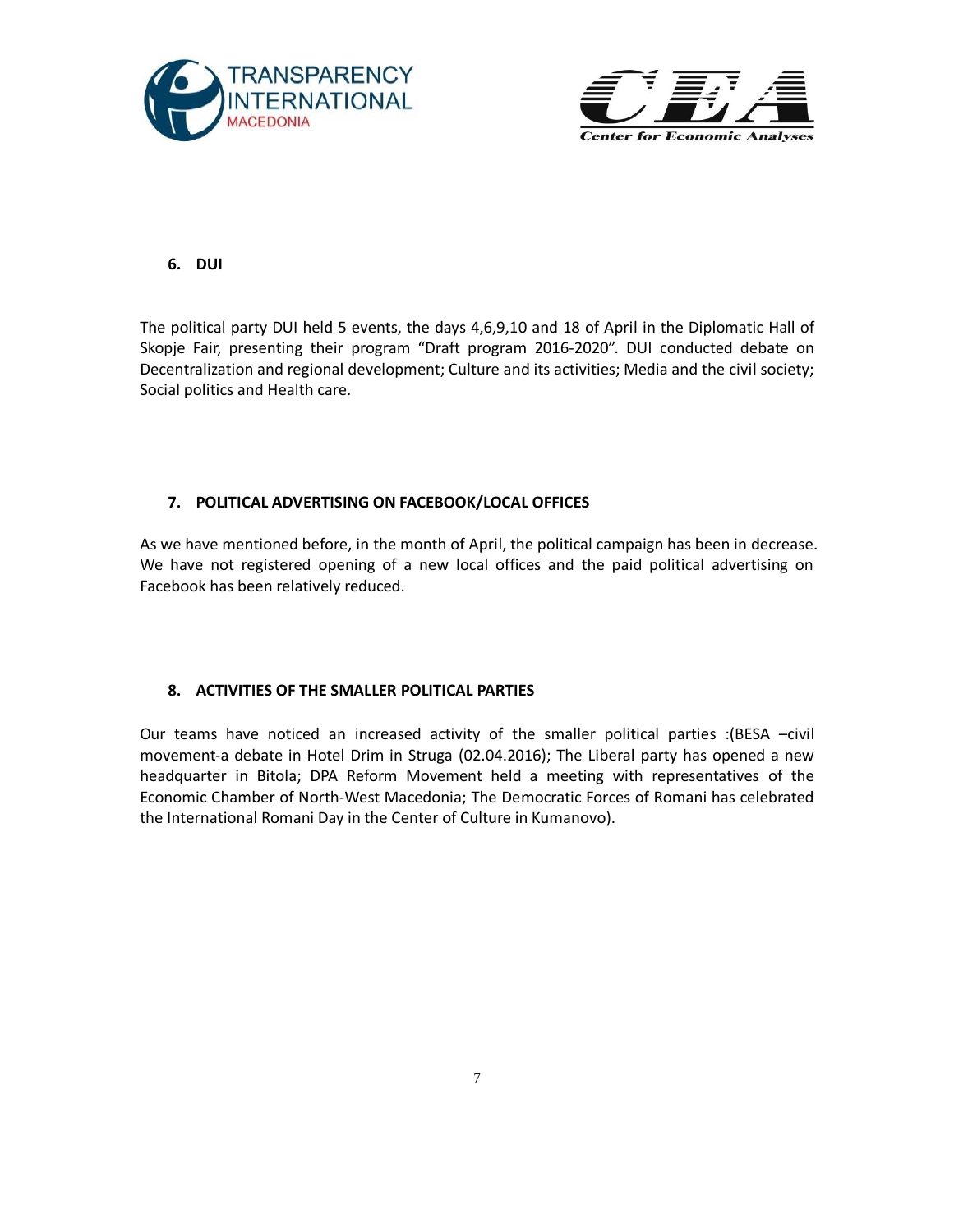



#### **9. APPROXIMATE EXPENDITURES**

From 7 March 2016 to the present we have noted several major events where were noted possible budget expenditures or the expenditures of the political parties. Below are the costs that we have approximately made:

#### **a. CONSTITUTIONAL COURT**

On March 16 protests were held in front of the Constitutional Court, as a reaction of the Decision of the Constitutional Court on the Amnesty Law.

- The protest were organized by NGO's and the support was given also by the political party SDSM against the Decision of the Constitutional Court on the Amnesty Law. The expenditures for organized bus transport were noted and they are approximately calculated to 420.000,00 MKD (buses -30, sound system, banners).
- At the same time, the political party GROM has organized a counter protest supporting the Decision of the Constitutional judges**.** The approximated expenditures are 810.000,00 MKD (60 buses, sound system, tents, sandwiches).

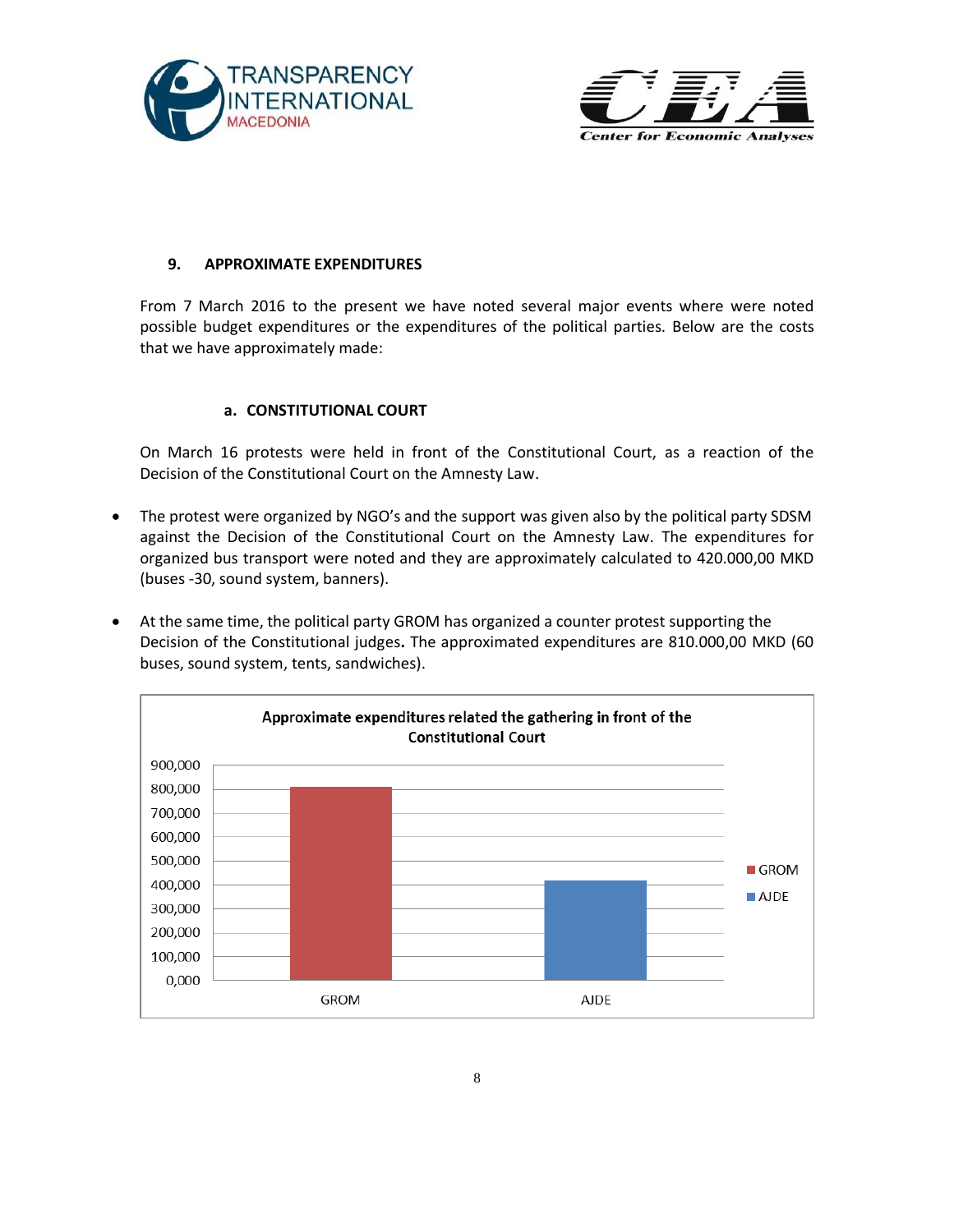



# **b. PROGRAM PROMOTION**

- The political party VMRO-DPMNE for the purposes of promotion of their "The Accountability Report" in the sport hall "Jane Sandanski" in Skopje has spent 1.340.000,00 MKD (lease of the sport hall, sound system, displays, stage, printed materials).
- The political party SDSM for promotion of their program in Kumanovo in the Center of Culture "Trajko Prokopiev" has spent 50.000,00 MKD (lease and sound system).
- The political party DUI for the promotion of their program "Draft program 2016-2020"in the Diplomatic Hall of the Skopje Fair has spent 225.000,00 MKD (lease of the hall -7times and sound system).

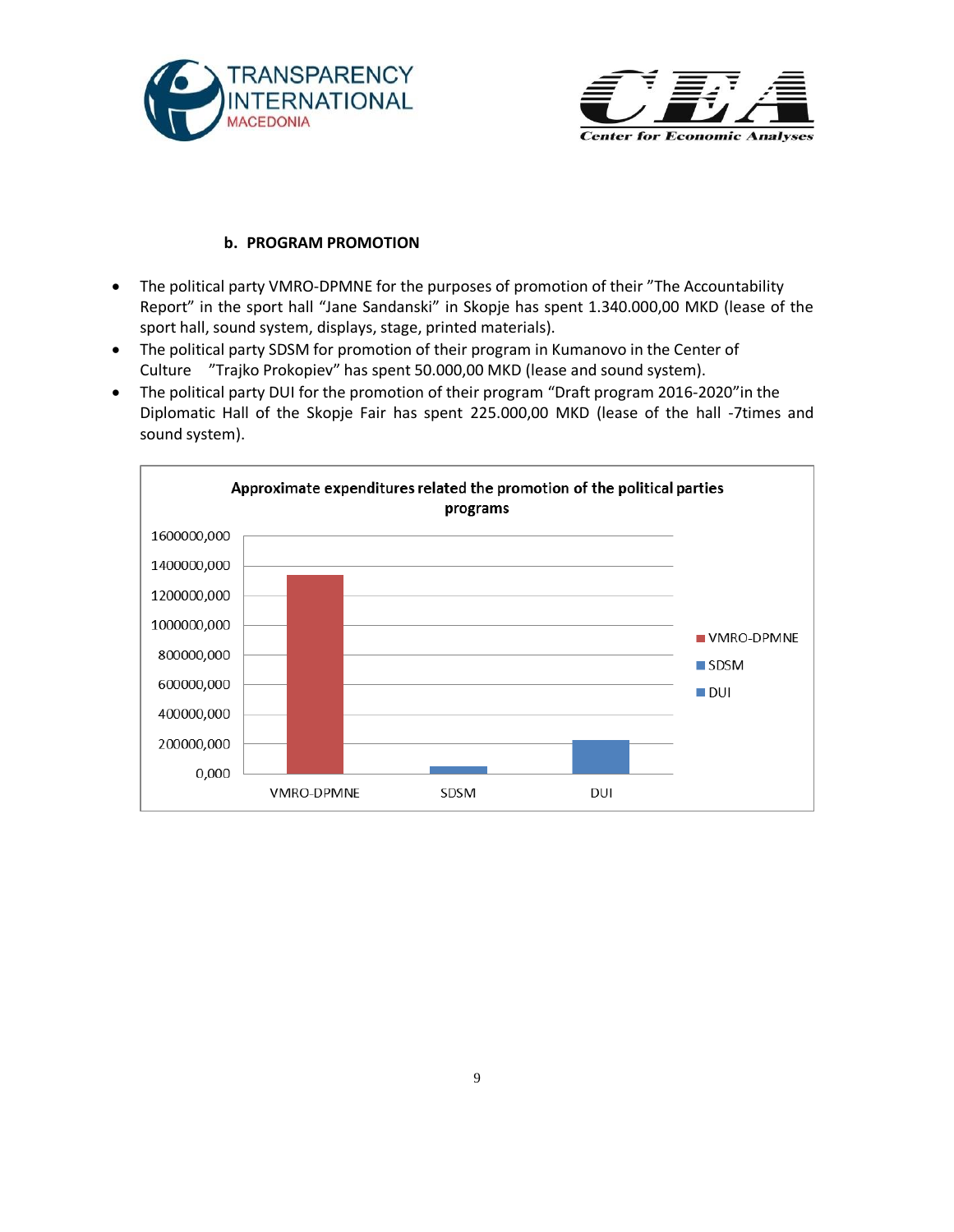



#### **c. DEMONSTRATIONS**

The demonstrations at initially started as a reaction of the Decision on the Abolition politicians by the President of Republic of Macedonia Gjorje Ivanov. Later, the list of demands expanded. The protestors were asking a resignation of the president and withdrawal of the decision on the Abolition, delaying of the Elections date, inclusion of the members of the civil society in the process for crisis resolution and special judicial unit of the Criminal court. The counter protestant demands were holding the Election date  $5<sup>th</sup>$  of June. The supporters of political parties were present of the demonstrations: SDSM, LEVICA, VMRO-DPMNE, GROM.

• The civic movement GDOM for their counter protest for the days 13,14 and 21 of April has spend over 3.180.000,00 MKD (240 buses, 3 sound systems, stage, music program).

 The civic initiative "PROTESTIRAM" has spent 850.00,00 MKD for the days 13, 14 and 21 od April (68 buses, sound system, stage).

• The members of the DPA- Reform movement held on 22.04.2016 were approximately calculated on 240.00,00 MKD (15 buses, flags).



Note: The information listed in the three charts, related the approximate expenditures, is obtained as a result of the monitoring of our local partners covering the eight regions of the Republic of Macedonia.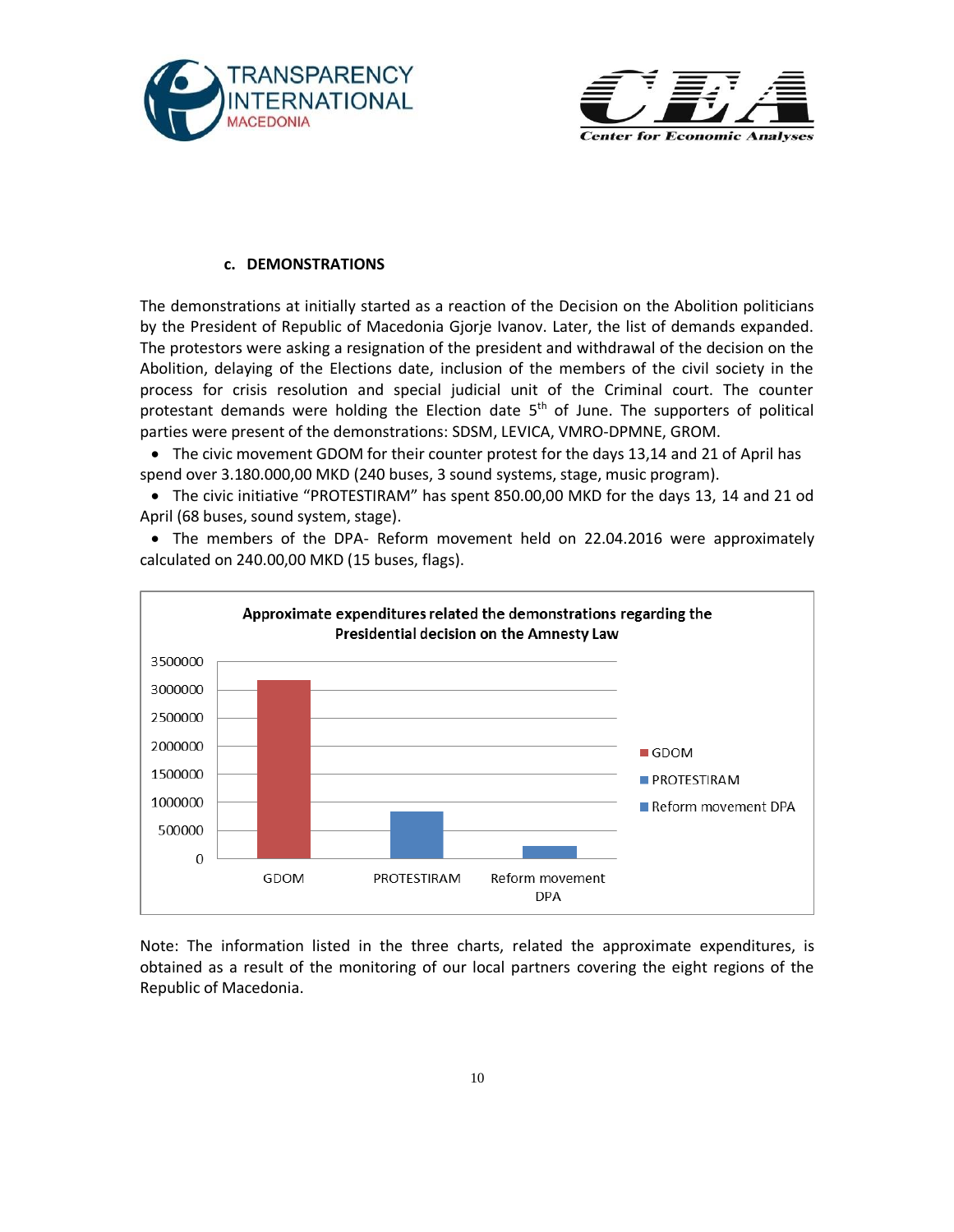



# **10. MONITORING OF THE BUDGET EXPENDITURES IN THE PRE-ELECTION AND ELECTION PERIOD**

#### **Central Government**

#### **Monitoring indicators of the central budget level expenditures**

- $\checkmark$  The cumulative execution rate of the *Budget deficit*, by March 2016 is 30%, which is almost 5 pp above the expected balanced execution for the concerned period (25%).
- $\checkmark$  The cumulative execution rate for the budget item *Treasury bills*, by the month of March is, 29% of the total planned annual budget, which is almost 4 pp over the expected balanced execution rate of 25% for the first three months.
- The *Capital expenditures,* cumulatively by March 2016, are with an execution rate of 12%, which is  $\frac{1}{2}$  (almost 13 pp lower execution rate) of the expected balanced monthly execution.
- The cumulative execution rate of the *Social aid expenditures* budget item by March 2016 is 22% and is almost 3 pp below the expected balanced cumulative monthly execution rate of 25%.
- The budget item *Other transfers* cumulative execution rate by March 20106 is 29%, which represents almost 4 pp above the expected balanced monthly execution rate. The rate of execution of this specific budget item only in the month of March is 11%.
- The cumulative execution rate of the budget expenditure line *Goods and services* by March 2016 is 20% and is almost 5 pp below the expected balanced cumulative monthly execution rate of 25%.
- The cumulative execution rate of the budget line *Social Transfers towards the Employment Agency* (including the unemployment benefits, employment measures, etc.) by March 2016 is 19% and is almost 6 pp below the expected balanced cumulative monthly execution rate of 25%.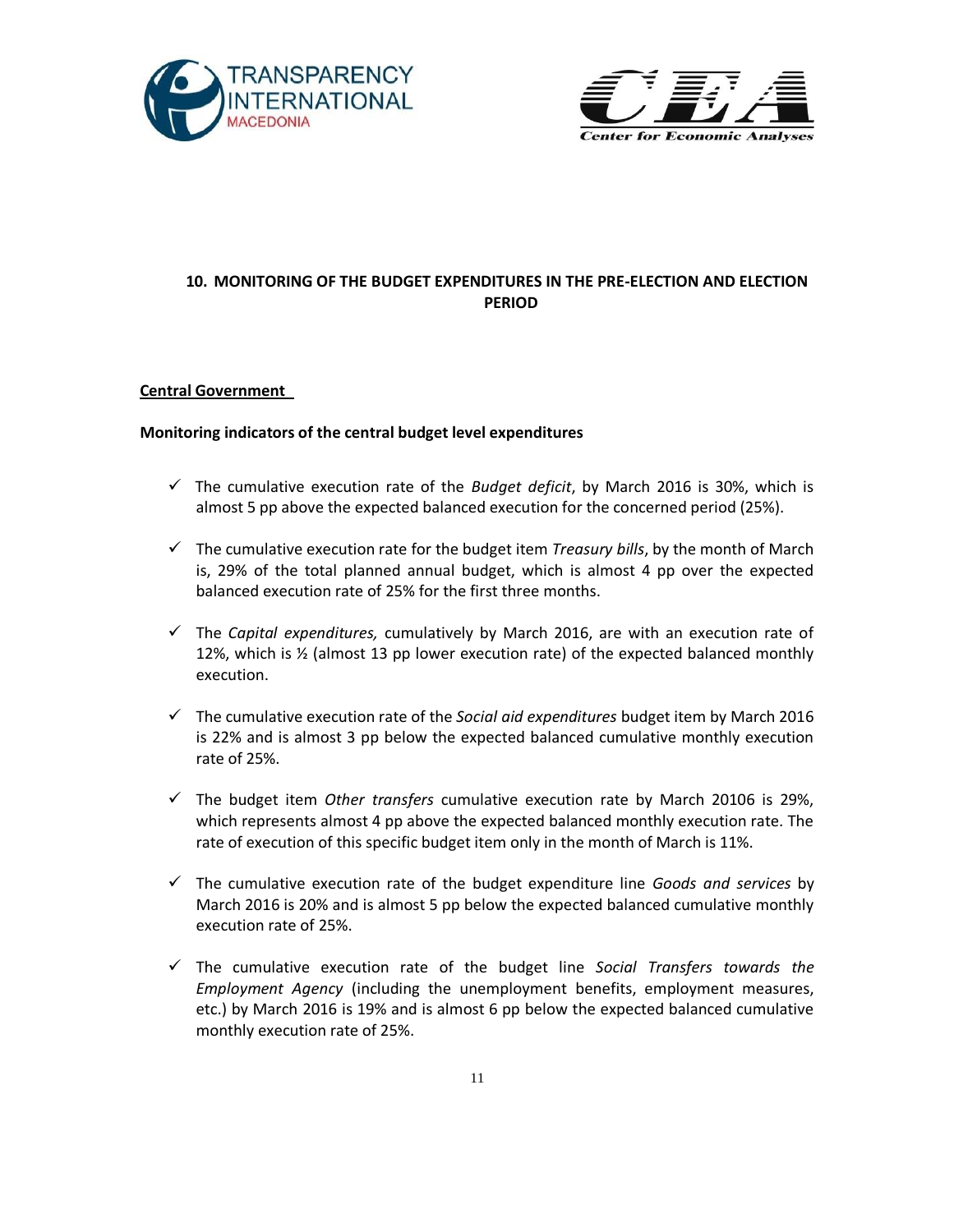



- The cumulative execution rate of the budget line *Foreign loans* by March 2016 is 9,3% of the annual budget which is almost 15,7 pp below the expected balanced cumulative monthly execution rate of 25%. The cyclical aspect of this budget line should be considered when analyzing this specific budget line depending on the period and amount of the specific loan.
- The cumulative execution rate of the budget item *Administrative fees and fines revenues* by March is 20,4%, which represents a 4,6 pp lower execution if the budget item is equally executed each month throughout the year.
- $\checkmark$  The cumulative execution rate of the *Profit Tax* revenue is significantly improved in March 2016 (expected seasonal movement) and is 26,5% of the annual budget which is almost 1,5 pp above the expected balanced cumulative monthly execution rate of 25%. Only during the month of March the execution rate of the profit tax 16%.

#### **Public announcements on the websites of the Government and the selected budget users**

- $\checkmark$  Unlike the preceding reports, with a tendency for reduction of the number of announcements, during the month of April there has been an increased number of public announcements by 13% compared with the number of public announcements in March.
- $\checkmark$  The announcements content is both modest in qualitative and quantitative data i.e. the percentage of announced information among all monitored institutions (where there are web announcements/posts) is low.
- $\checkmark$  Merely 27% of the Government website's announcements/posts (a budget user which has the highest number of posts during the month, of total of 75 posts) contain financial information concerning the executed/planned investments within the web posts with

12

- new investments.<br>  $\checkmark$  Only 3% of 3% of the total number of announcements/posts of all monitored budget users, contain analytical elaboration of the planned/implemented activities.
- $\checkmark$  A modest portion of the announcements (approximately 10%) of all monitored budget users, contain information regarding the financial sources and the programs/strategies/plans containing the announced or implemented project/activity.

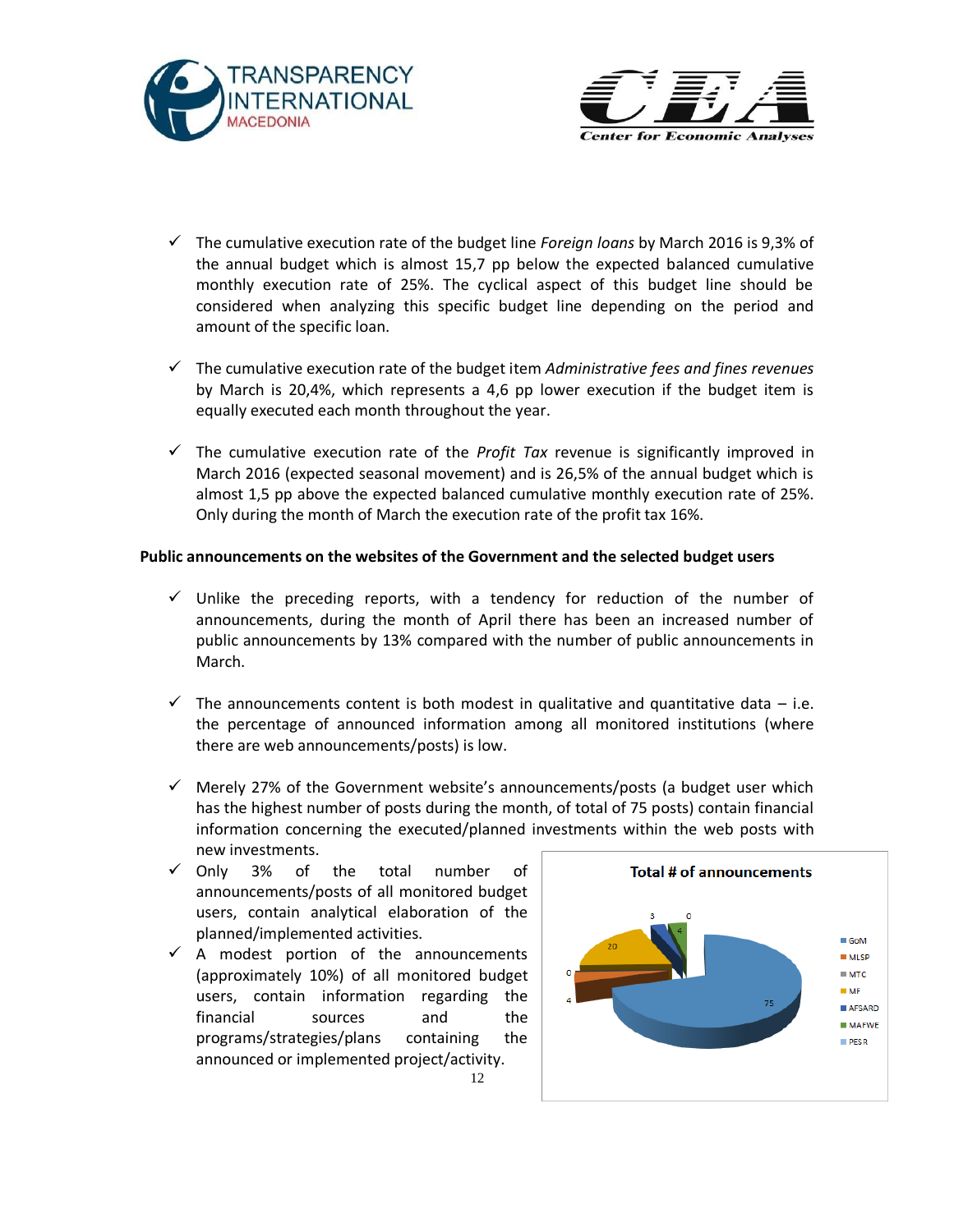



- $\checkmark$  Only 3 announcements/posts on the Government's website contain any analytical information within their announcements, while the other budget users' web posts do not contain essential data on the announced subject.
- $\checkmark$  Most of the announcements/post of all monitored websites are related to visits, meetings and conferences of the institution officials which occurred during the reporting period.
- $\checkmark$  The main target groups of the key budget users' web announcements are predominantly the youth and the unemployed 9mainly presenting the subsidy measures and information on their usage).
- $\checkmark$  It is striking to note that a significant portion of the posts are concerning the subsidized measures/project "Buy a House for Youth" (which covers about 10% of total number of reported announcements), which was already covered by significant a number of posts in the previous reporting period as well. **After previous examination of the official websites of the Ministry of Finance and the Government of the Republic of Macedonia, for information and data for the specific project, there were not information found in an appropriate strategy, government program or ministry and budget program. Thus, RAPI for the information was sent, however even after 3 months past the legal deadline there is no response.**
- $\checkmark$  The Ministry of Transport and Communications, the Ministry of Economy and PE for State Roads have no announcements in the period, while the Agency for Financial Support of Agriculture and Rural Development has one web posts, and the contents are without financial information and information on the sources for funding the announced activity.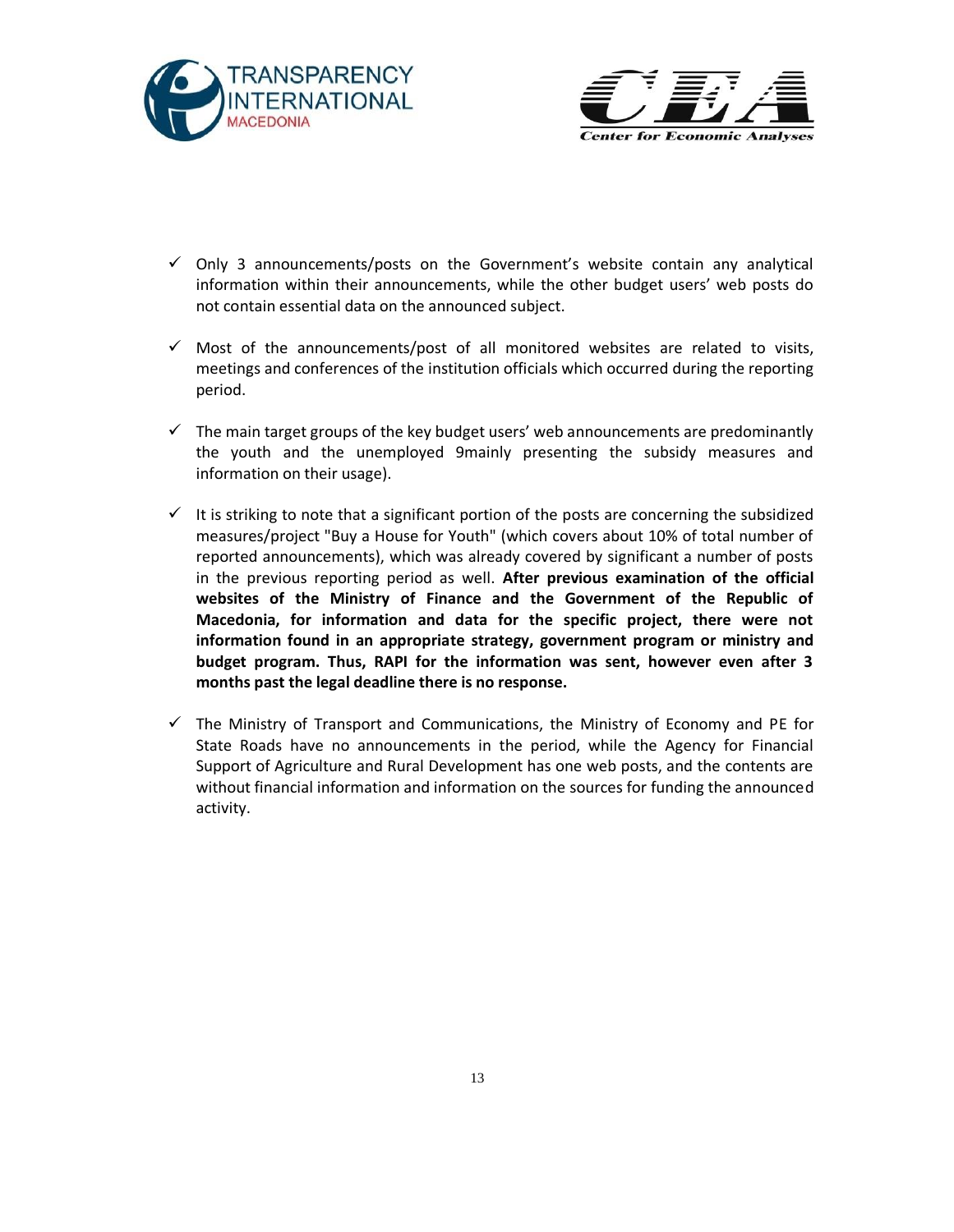



#### **Local government expenditure monitoring**

# **In the current monitoring report the cumulative expenditures from the start of the monitoring 1.1.2016 until 30.04.2016 are recorded.**

- $\checkmark$  In the overall monitoring period, starting from 01.01.2016 to 30.04.2016, a total of 318 both capital and operating budget expenditures have been noted/recorded, in the 24 municipalities monitored, and for each there has been an additional information requested.
- $\checkmark$  Out of the total record of expenditures (318), for 58% of the expenditures (for 186) a RAPI has been submitted to the information holders, while for the remainder of the expenditures the information have been gathered through direct contact with the municipalities or the information have been publicly available on the web sites.
- $\checkmark$  Based on the field data form the local monitoring group, a largest number of expenditures (both operating and capital) have been recorded in the municipalities of Ohrid, Strumica and Kumanovo while significantly lower number of expenditures have been identified in the predominantly rural and/or smaller municipalities of Makedonski Brod, Karbinci and Chashka
- $\checkmark$  Based on the nature of the expenditures, almost three quarters of the identified expenditures are capital expenditures/investments (76% capital and 24% operating)
- $\checkmark$  The major areas of municipal investments, generating capital expenditures, are concerning renovation/reconstruction of kindergartens and schools, followed by road reconstruction and renovation expenditures and reconstruction of water and sewage network systems.
- $\checkmark$  Out of the 318 expenditures in the overall monitoring period, 52 are concerning construction of water and sewage network systems, 112 are for road reconstruction, 28 for renovation/reconstruction of kindergartens, schools and 126 in other various categories.
- **Out of the total number of 318 recorded expenditures, for 204 expenditures there are overall or partial information (i.e. for 36% of the total number of recorded expenditures, there are still no clear and specific information and there are still pending responses on RAPI from the information holders).**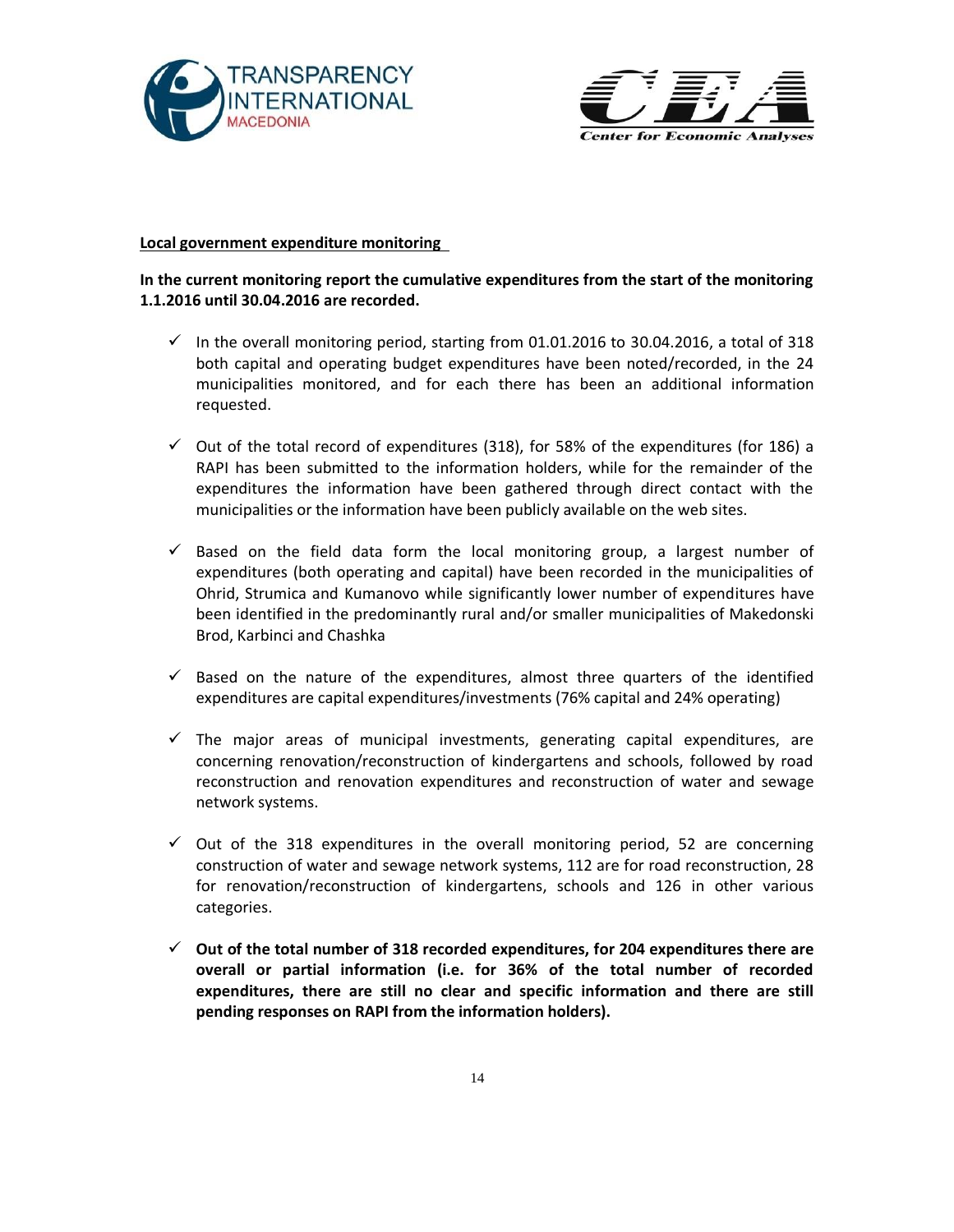



- **Only 7% of the recorded expenditures <sup>1</sup> , with minimum information, are contained/planned within a certain municipal Strategy, 63% of the expenditures are planned/contained in a Municipal program, 57% of the expenditures are planned in an adequate Budget program, while 41% are contained/approved by a Municipal Council Decision, and 37% many are planned/contained within an annual plan.**
- $\checkmark$  Only 2% of the recorded expenditures are contained/planned within all five documents (strategy, program, budget program, plan, council decision), 12% of the recorded expenditures are contained/planned within four documents, 30% of the recorded expenditure are contained/planned within three documents, 18% are contained/planned within two documents, and 23% are contained/planned within at least one document. For 16% there are no clear and comprehensive information.

For 39% of the submitted RAPI there has been an answer received within the legal deadline, for 40% of the RAPI there is a still pending reply (the set deadline has not been breached), while for a total of 21% of the RAPI there has been no answer within the legally set deadline of thirty days.

l

<sup>&</sup>lt;sup>1</sup> Total of 204 recorded expenditures with overall or partial information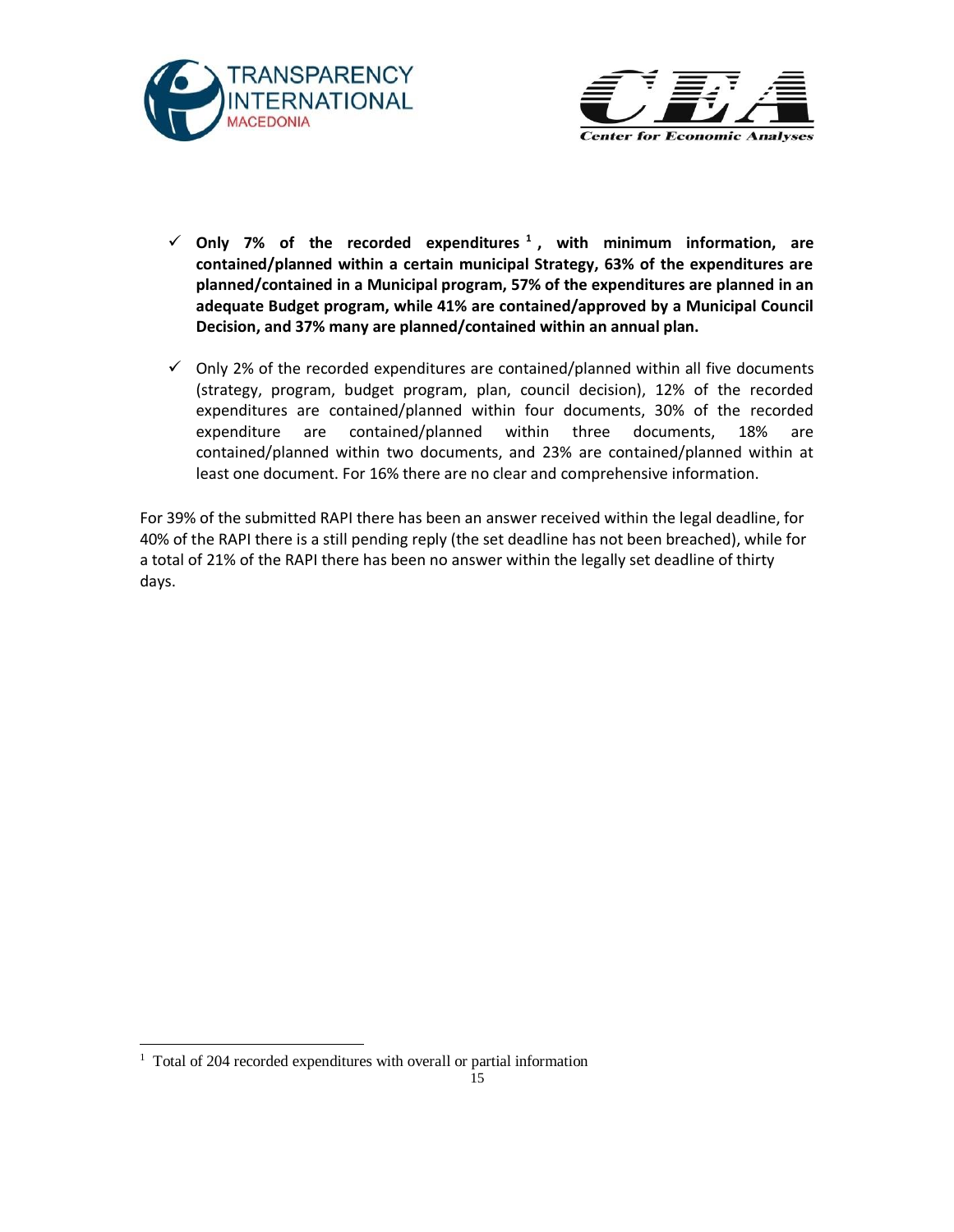



#### **11. CORRESPONDENCE (FOLLOW UP)**

Our teams are following up all the activities with letters request by the relevant institutions in order to provide information for possible budget expenditures. We present you the RAPI and their responses in the table below, where it is shown the description of the events, the reference letters and the comments explaining if there has been any budget expenditure. Note: Here are listed the letters that we have received in April, we have sent 19 RAPI and we have received 14 responses (the response are referring to the letters of March 2016, 82).

| Event (announcement,<br>press<br>release)                                                                                                                                                                                                                                                                                                                                               | Our letter no.          | Reverse letter<br>no.                                                   | Comment                                                                                                                                                                                                                                                 | Note (remark) |
|-----------------------------------------------------------------------------------------------------------------------------------------------------------------------------------------------------------------------------------------------------------------------------------------------------------------------------------------------------------------------------------------|-------------------------|-------------------------------------------------------------------------|---------------------------------------------------------------------------------------------------------------------------------------------------------------------------------------------------------------------------------------------------------|---------------|
|                                                                                                                                                                                                                                                                                                                                                                                         |                         |                                                                         |                                                                                                                                                                                                                                                         |               |
| Announcement of the official<br>website of Stip and TV Star "An<br>ongoing reconstruction of the<br>second part of the street<br>.Vardarska (funds from the                                                                                                                                                                                                                             | 0302-592-16.<br>03.2016 | 12-2751/2-11.<br>04.2016                                                | Decision to implement<br>open-reconstruction procedure<br>street. "Vardar" Notice for<br>granting a Public Procurement<br>Part of the annual plan for 2016                                                                                              |               |
| Municipality of Stip. " -<br>09/03/2016                                                                                                                                                                                                                                                                                                                                                 |                         |                                                                         | PP Stip and Budget-Vardar.                                                                                                                                                                                                                              |               |
| Pursuant to Article 4 and Article<br>12 of the Law on Free Access to<br>Public Information of the<br>"ISAR-Stip" requires:<br>- Annual Procurement Plan for<br>2016 for PE-communal and<br>industrial works "ISAR Stip"<br>-list of implemented and<br>announced public procurement<br>since the beginning of 2016, as<br>of receipt of the request for<br>access to public information | 0302-588-16.<br>03.2016 | e-mail<br>without<br>ref.no./our<br>letter<br>no0302-709-<br>11.04.2016 | Annual Procurement Plan for<br>2016 for PE-communal and<br>industrial works "ISAR Stip"<br>-list of implemented and<br>announced public procurement<br>since the beginning of 2016, as of<br>receipt of the request for access<br>to public information |               |
| Announcement in the<br>electronic portal Store "Isar<br>employs 59 workers"<br>$-03.03.2016$                                                                                                                                                                                                                                                                                            | 0302-557-09.<br>03.2016 | e-mail<br>without<br>ref.no./our<br>letter<br>0302-710-11.              | Rulebook of organization and<br>systematization of jobs                                                                                                                                                                                                 |               |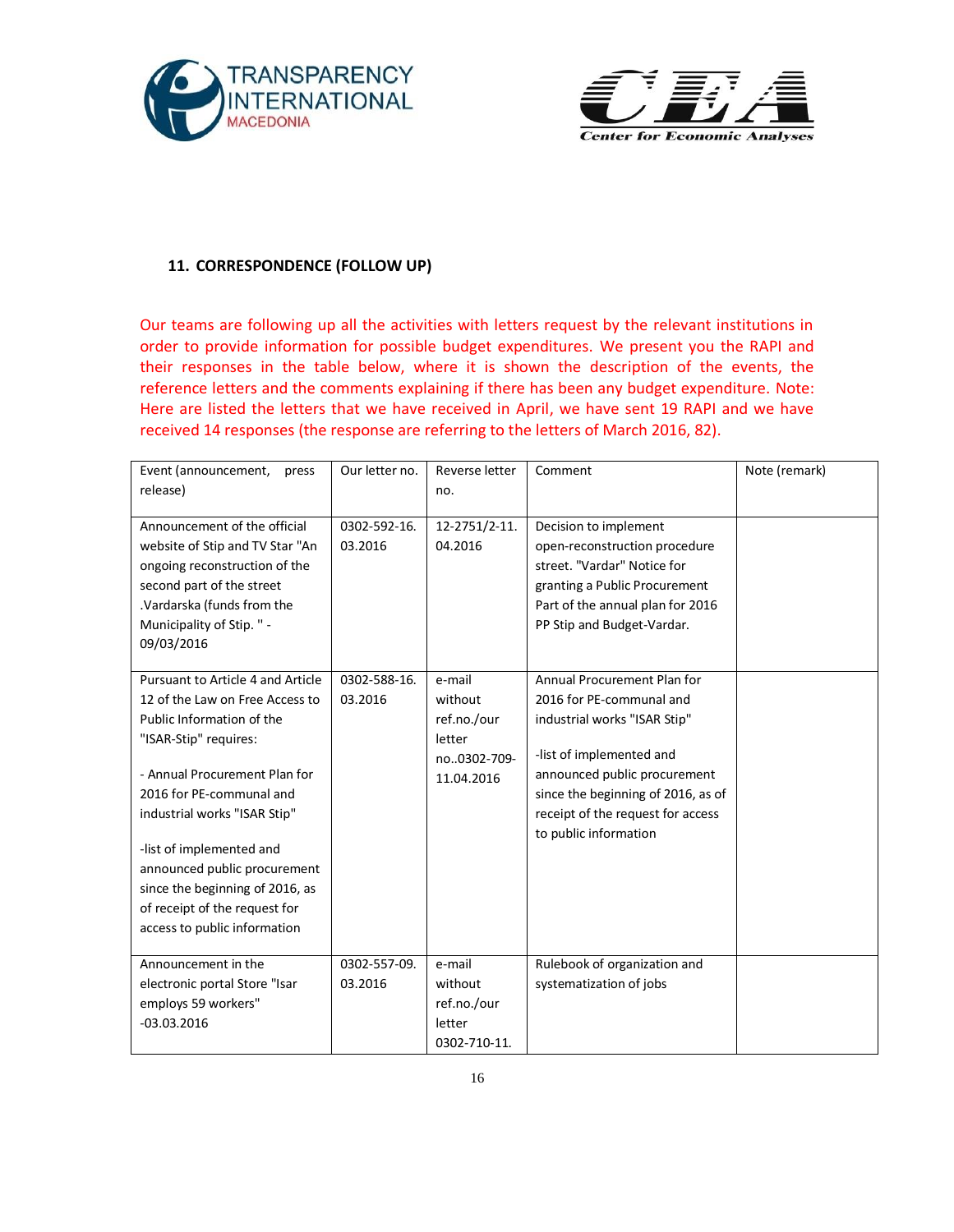



|                                                                                                                                          |                         | 04.2016                  |                                                                                                                                                                                                                                                                                                                                                                                                                                                                                                                                                                                                                                                                                                                                                                                                                                                                                                         |  |
|------------------------------------------------------------------------------------------------------------------------------------------|-------------------------|--------------------------|---------------------------------------------------------------------------------------------------------------------------------------------------------------------------------------------------------------------------------------------------------------------------------------------------------------------------------------------------------------------------------------------------------------------------------------------------------------------------------------------------------------------------------------------------------------------------------------------------------------------------------------------------------------------------------------------------------------------------------------------------------------------------------------------------------------------------------------------------------------------------------------------------------|--|
| Announcement of the website<br>of the Municipality of Centar<br>"Eco Brigade for Clean Centar"<br>$-20.03.2016$                          | 0302-626-22.<br>03.2016 | 11-1858/2-04.<br>04.2016 | Planned spending under the<br>program adopted of the<br>municipality of Centar of Urban<br>Planning subprogram "F" 2 for<br>2016, with financial realization<br>under PJN 2015, according to the<br>programs voted by the Council of<br>the municipality of Centar dated<br>17.12.2016 without the payment<br>with a value of Contract from<br>98.571.428,57-09.02.2016<br>br.09-183 / 7                                                                                                                                                                                                                                                                                                                                                                                                                                                                                                                |  |
| Announcement of the official<br>website of the Municipality<br>Centar "Reconstruction of Txe<br>стреет I.Gjorgi Kapcev"<br>$-20.03.2016$ | 0302-636-25.<br>03.2016 | 03-2228/2-06.<br>04.2014 | The reconstruction of the street.<br>"George Kapcev" was foreseen<br>in the PJN 2016, the spending is<br>provided in the Budget of the<br>Municipality of Aerodrom for<br>2016, adopted by the Council of<br>the municipality Aerordom No.17<br>/ 2015 page 14 in the Official<br>Gazette of the Municipality of<br>Aerodrom www.aerodrom.<br>gov.mk/sluzhben-glasnik,<br>spending is provided in Schedule<br>J6-maintenance and protection<br>of local roads and streets and<br>regulating regime sub-424 320<br>maintenance highways, streets<br>and roads, which is published in<br>the "Official Gazette of the<br>municipality of Aerodrom No.18 /<br>2015 p.16, PJN is the same<br>newspaper page 33.<br>Maintenance contract-renewal of<br>ul.Gjorgi Kapcev br.05-2129 /<br>1-24.03.2016 worth 12,093<br>873,00MKD VAT, payment is<br>through the budget provision and<br>still without payment. |  |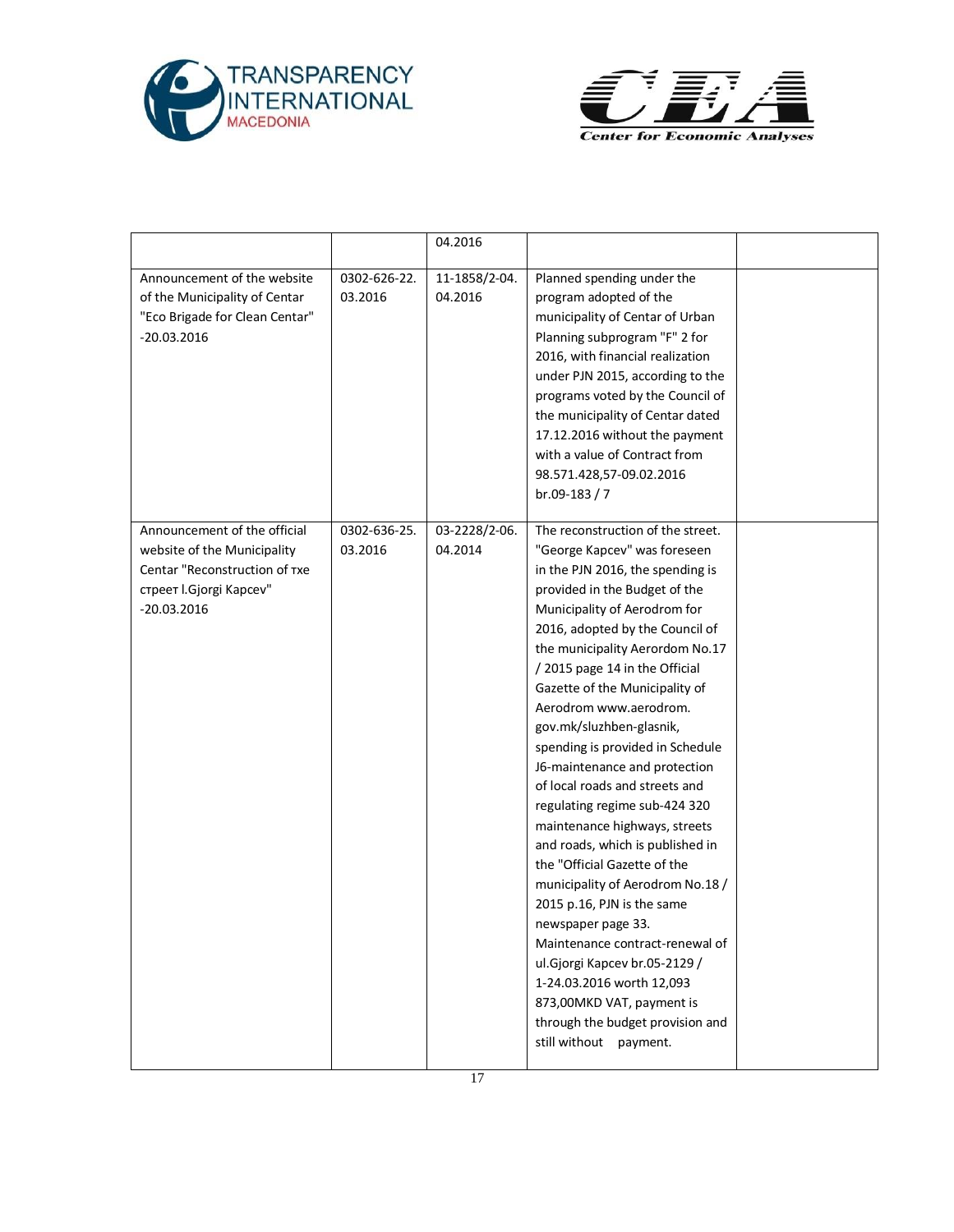



| Facebook announcement of the     | 0302-556-08.            | 25-1690/2-08. | The project is funded by USAID       |  |
|----------------------------------|-------------------------|---------------|--------------------------------------|--|
| municipality of Veles "New       | 03.2016                 | 04.2016       | Interethnic Integration in           |  |
| renovation project of the school |                         |               | <b>Education. Veles Municipality</b> |  |
| " Kole Nedelkovski "-04.03.2016  |                         |               | participates with 15% of the total   |  |
|                                  |                         |               | value of the renovation, which       |  |
|                                  |                         |               | will be contributed by the           |  |
|                                  |                         |               | municipality in the                  |  |
|                                  |                         |               | implementation of activities for     |  |
|                                  |                         |               | interethnic integration in           |  |
|                                  |                         |               | education MIS in the process of      |  |
|                                  |                         |               | renovating the school, these         |  |
|                                  |                         |               | financial resources for the          |  |
|                                  |                         |               | implementation of the project        |  |
|                                  |                         |               | are provided by the Program          |  |
|                                  |                         |               | Council Veles Expenditure rate:      |  |
|                                  |                         |               | 464,990-other transfers. Financial   |  |
|                                  |                         |               | realization is made under the        |  |
|                                  |                         |               | budget plan PJN user the school      |  |
|                                  |                         |               | "Kole Nedelkoski" while section      |  |
|                                  |                         |               | Veles-based /signed                  |  |
|                                  |                         |               | Memorandum of 06/04/2016             |  |
|                                  |                         |               | with the donor's name                |  |
|                                  |                         |               | partnership participation. After     |  |
|                                  |                         |               | completing the final application     |  |
|                                  |                         |               | will be signed a contract for        |  |
|                                  |                         |               | implementation.                      |  |
|                                  |                         |               |                                      |  |
| Official Website of Veles        | 0302-721-15.            |               |                                      |  |
| "started paving of sidewalks in  | 04.2016                 |               |                                      |  |
| the city center" -11.04.2016     |                         |               |                                      |  |
|                                  |                         |               |                                      |  |
| Listing on the website of        | 0302-723-15.            |               |                                      |  |
| e-procurement - Advertisement    | 04.2016                 |               |                                      |  |
| for the grant of a public        |                         |               |                                      |  |
| contract No.13 / 2016            |                         |               |                                      |  |
| Administrative execution of      |                         |               |                                      |  |
| administrative acts (Demolition  |                         |               |                                      |  |
| of buildings)                    |                         |               |                                      |  |
| Announcement of the website      |                         |               |                                      |  |
| of the Municipality of Strumica  | 0302-722-15.<br>04.2016 |               |                                      |  |
| "New corner in the large city    |                         |               |                                      |  |
|                                  |                         |               |                                      |  |
| park got a surface with flowers" |                         |               |                                      |  |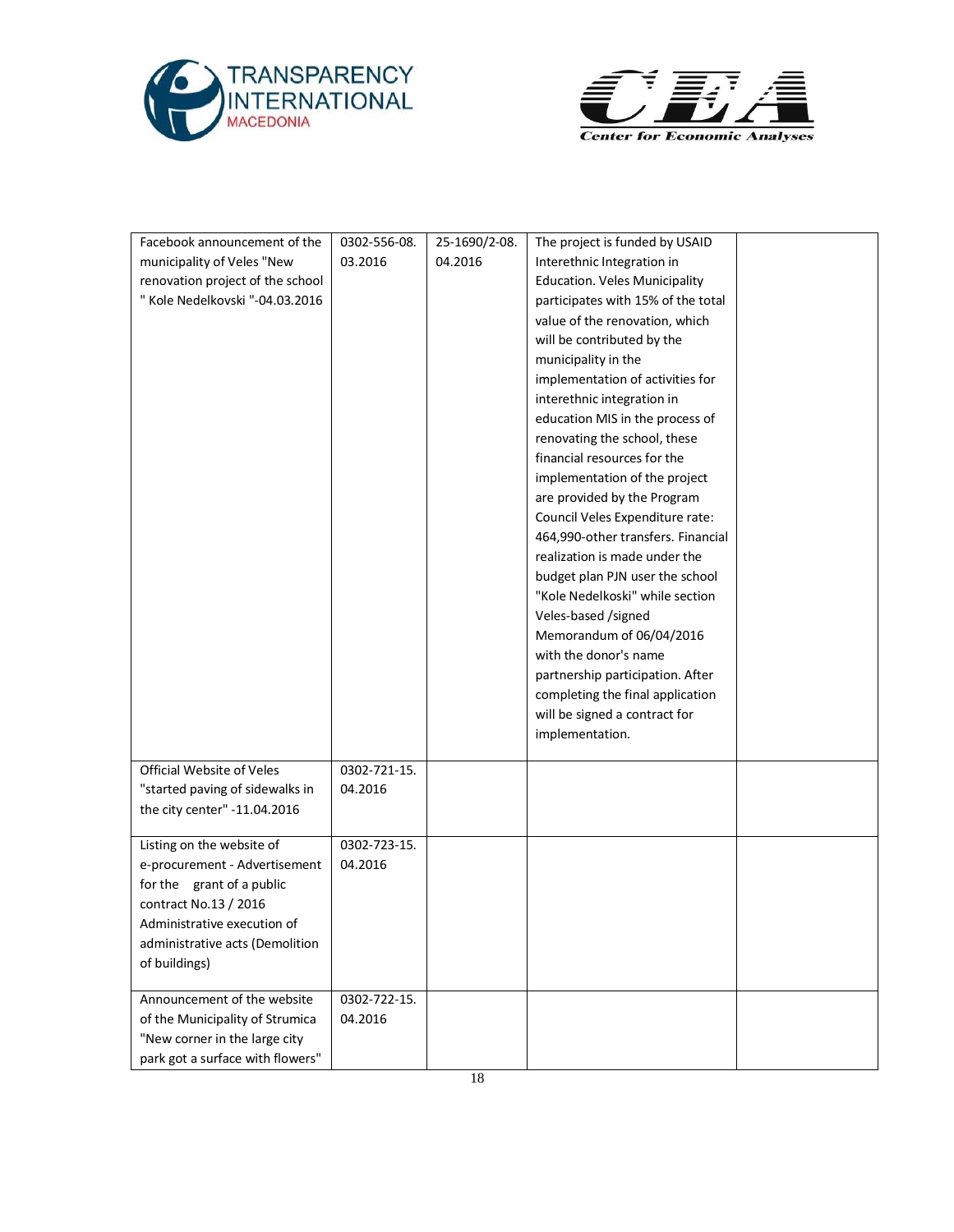



| $-10.04.2016$                                                                                                                                                                                                              |                           |  |  |
|----------------------------------------------------------------------------------------------------------------------------------------------------------------------------------------------------------------------------|---------------------------|--|--|
| Announcement of the website<br>of the municipality of Gostivar<br>"Commissioning of new<br>asphalt street in the village<br>Raven" - 07.04.2016                                                                            | 0302-725-1-1<br>8.04.2016 |  |  |
| Announcement of the website<br>of the municipality of Gostivar "<br>City stadium in Gostivar<br>received modern stand with<br>capacity for 1100-<br>viewers"-10.04.2016                                                    | 0302-725-2-1<br>8.04.2016 |  |  |
| Announcement of the website<br>of the municipality of Tetovo<br>"Promotion of web application I<br>for Tetovo-unepertetoven.com<br># tetovadigjitale<br>(http://goo.gl/TA20fk)<br>$-07.04.2016$                            | 0302-726-18.<br>04.2016   |  |  |
| Announcement of the country<br>JP ISAR on Facebook "Setting<br>pedestrian bridge over the river<br>Otinja" - 16.04.2016                                                                                                    | 0302-734-1-2<br>2.04.2016 |  |  |
| Announcement of the local TV<br>Star "will be asphalted the road<br>to Suvo Grlo, Stip" -13.04.2016                                                                                                                        | 0302-7342-2<br>2.04.2016  |  |  |
| Announcement of the website<br>of the electronic system of the<br>Bureau of public procurement<br>"Cleaning the riverbed of the<br>River Madzracha, Vrapciste and<br>Toplichka in the Municipality<br>Vrapciste-15.03.2016 | 0302-763-3-2<br>5.04.2016 |  |  |
| Announcement of the web by<br>TV KISS "Operating Unit" Parks<br>and Greenery "work of clearing                                                                                                                             | 0302-737-2-2<br>5.04.2016 |  |  |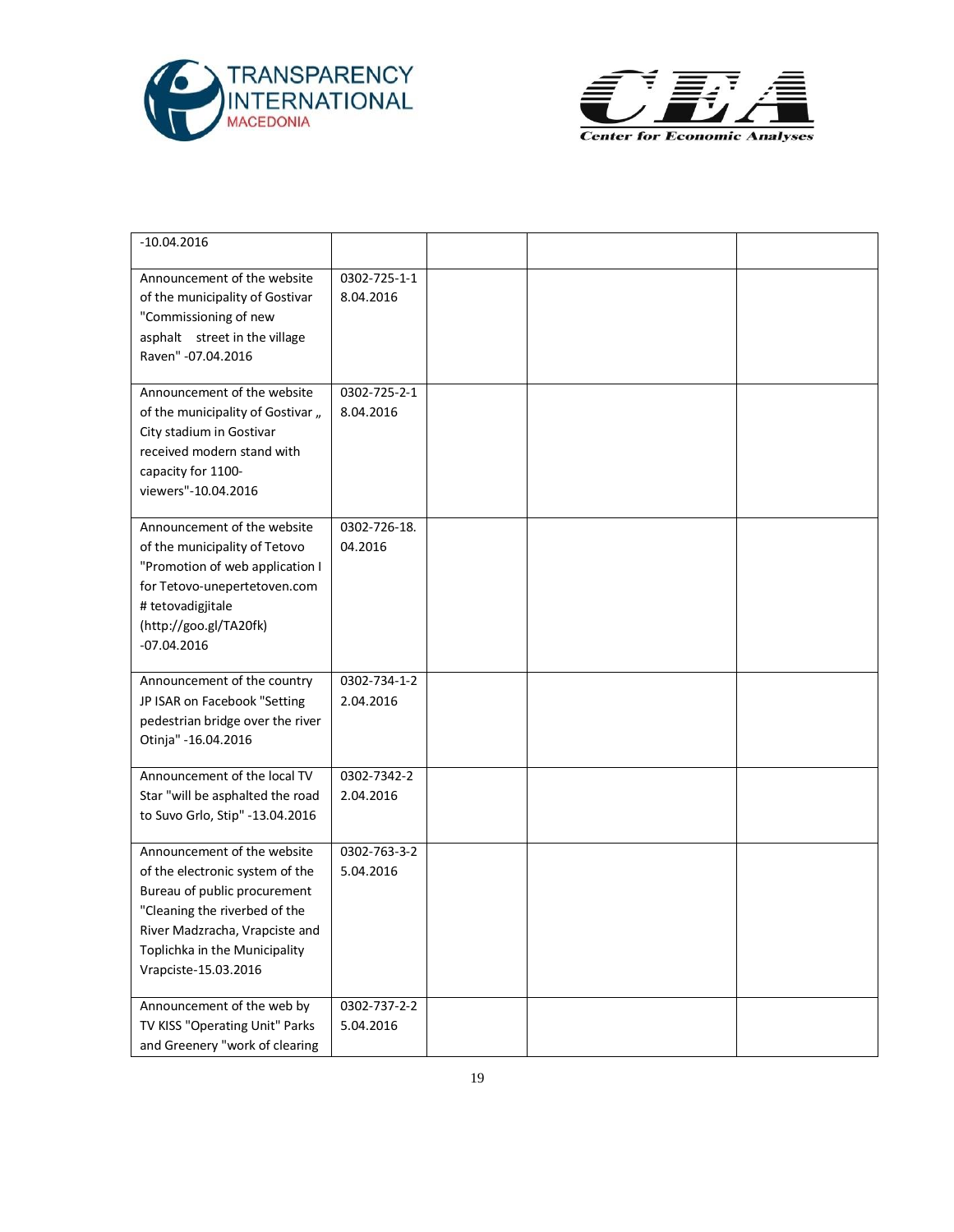



| and horticultural landscaping of |                  |                |                                   |  |
|----------------------------------|------------------|----------------|-----------------------------------|--|
| public areas in Tetovo"          |                  |                |                                   |  |
| $-22.02.2016$                    |                  |                |                                   |  |
|                                  |                  |                |                                   |  |
| Announcement of the EU PPB       | 0302-737-1-2     |                |                                   |  |
| "Call for request for quotation  | 5.04.2016        |                |                                   |  |
| attention about the matter:      |                  |                |                                   |  |
| Purchase of office supplies,     |                  |                |                                   |  |
| etc.In order patterns and needs  |                  |                |                                   |  |
| of PUC" Tetovo                   |                  |                |                                   |  |
| "Tetovo-01.03.2016               |                  |                |                                   |  |
|                                  |                  |                |                                   |  |
| Announcement on the website      | 0302-738-1-2     |                |                                   |  |
| of the Municipality of Strumica  | 5.04.2016        |                |                                   |  |
| "JPKD Komunalec started          |                  |                |                                   |  |
| repairs of the big holes in the  |                  |                |                                   |  |
| municipality" -22.04.2016        |                  |                |                                   |  |
|                                  |                  |                |                                   |  |
| Announcement on the website      | 0302-738-2-2     |                |                                   |  |
| of the Municipality of Strumica  | 5.04.2016        |                |                                   |  |
| "Setting highlighting ul.Gjorgi  |                  |                |                                   |  |
| Vasilev" in old Turkish          |                  |                |                                   |  |
| graveyard "-22.04.2016           |                  |                |                                   |  |
|                                  |                  |                |                                   |  |
| Announcement of the web by       | 0302-737-3-2     |                |                                   |  |
| ES PPB for quotation on the      | 5.04.2016        |                |                                   |  |
| subject: Creating a digital      |                  |                |                                   |  |
| marketing solution to promote    |                  |                |                                   |  |
| the tourism potential of the     |                  |                |                                   |  |
| Polog region "-10.02.2016        |                  |                |                                   |  |
|                                  |                  |                |                                   |  |
| Announcement of the regional     | $0302 - 665 - 3$ | 32-711/2-25.0  | A copy of the long-term debt of   |  |
| TV station Canal Plus "In Kocani | 1.03.2016        | 4.2016         | Kocani in the project to improve  |  |
| ten asphalted streets financed   |                  |                | municipal services (MSIP),        |  |
| by World Bank" -21.03.2016       |                  |                | Program for construction and      |  |
|                                  |                  |                | maintenance of municipal roads    |  |
|                                  |                  |                | and streets in Kocani 2015        |  |
| Announcement of the website      | 0302-591-2-1     | 47-2711/4-14.  | The reconstruction is based on    |  |
| of the Government of Republic    | 6.03.2016-       | 04.2016        | the strategic plan of PHI MOB 8   |  |
| of Macedonia "Reconstruction     | Government       | Government     | Septemrvi for the period          |  |
| of the department of physical    | of Republic      | of Republic of | 2014-2014, according to the state |  |
|                                  |                  |                |                                   |  |
| medicine and hydrotherapy        | of               |                | Budget, Programme for             |  |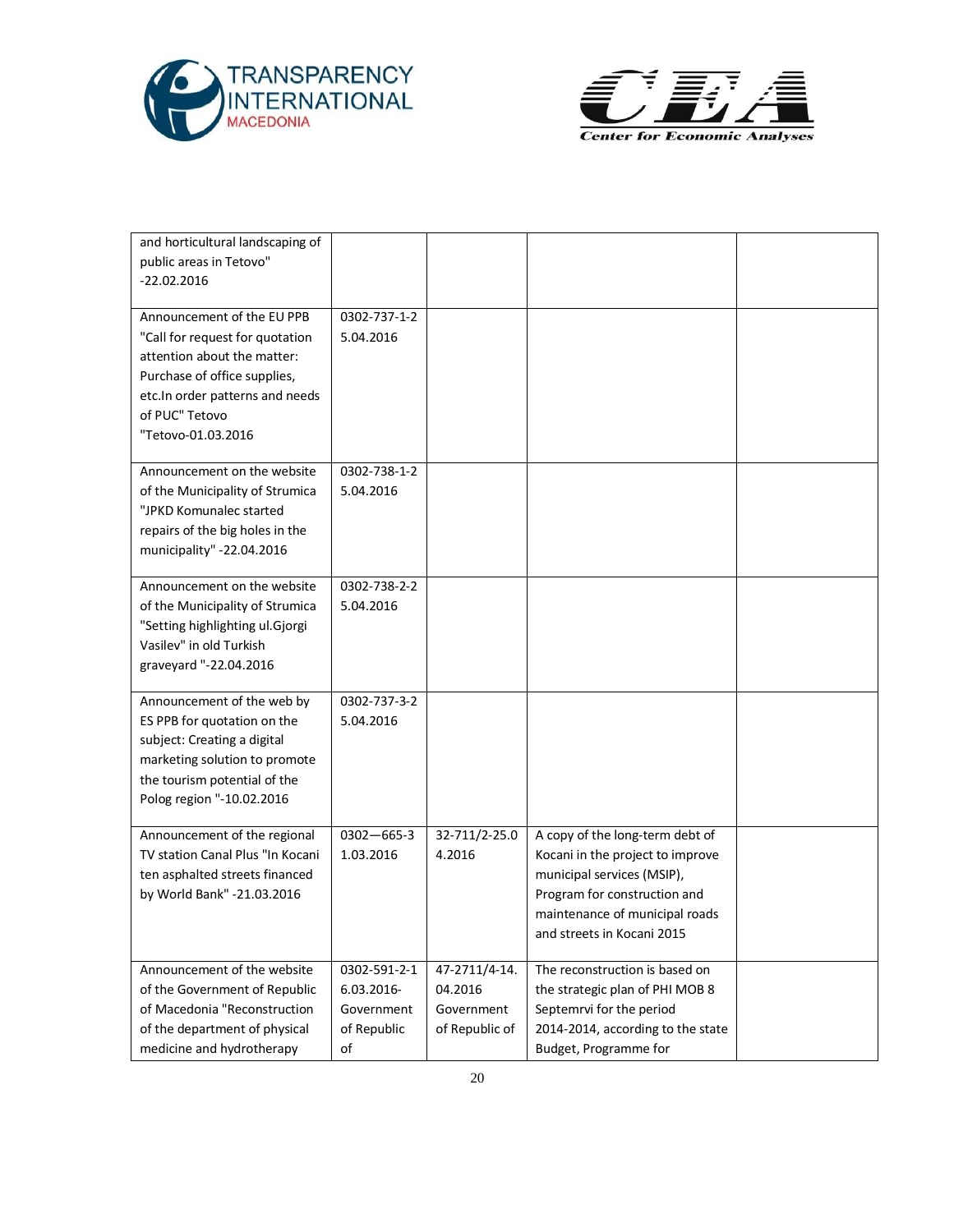



| Hospital" 8 September<br>"-25.02.2016                                                                                                                                                                                                                                                                                    | Macedonia<br>0302-594-16.<br>03.2016-Mini<br>stry of Health | Macedonia<br>11-2466/3-25.<br>04.2016<br>Ministry of<br>Health | Rehabilitation of PHI in<br>Macedonia. The procedure is<br>carried out as multi-procurement<br>with the approval of the<br>Government-Extract from the<br>Council decision on the 89<br>session of the Government<br>-21.07.2015. Schedule 1, sub-1a<br>Reconstruction and upgrading of<br>the facilities of PHI in Macedonia.                                                                                                                                                                                                                                                                          |  |
|--------------------------------------------------------------------------------------------------------------------------------------------------------------------------------------------------------------------------------------------------------------------------------------------------------------------------|-------------------------------------------------------------|----------------------------------------------------------------|---------------------------------------------------------------------------------------------------------------------------------------------------------------------------------------------------------------------------------------------------------------------------------------------------------------------------------------------------------------------------------------------------------------------------------------------------------------------------------------------------------------------------------------------------------------------------------------------------------|--|
| A rally in front of the<br>Administrative Court in Skopje<br>on by the political party GROM<br>15.03.2016-BIJK- Is the city<br>on<br>of Skopje responsible for<br>granting licenses to use the<br>public space, whether issued<br>approval to the political party<br>of their thunder gathering and<br>how remuneration. | 0302-628-23.<br>03.2016                                     | 21-2396/1-29.<br>03.2016                                       | Skopje, Sector for planning and<br>development of<br>space-Department of Urban<br>Planning within their jurisdiction<br>issue licenses for the use of<br>public spaces, squares and other<br>space for demonstrations,<br>presentations and more. Political<br>party GROM- has not<br>submitted a request for use of<br>the public space in front of the<br>Administrative Court of the<br>Republic of Macedonia in order<br>to organize a public gathering or<br>legal provisions do not provide<br>for competence and<br>commitment, the City of Skopje<br>to issue permits for public<br>gatherings. |  |
| Announcement of the website<br>of the Municipality of Strumica<br>"Gevgelija will borrow money<br>from the World Bank for the<br>construction of a new water<br>supply system" -16.03.2016                                                                                                                               | 0302-624-22.<br>03.2016                                     | Our<br>ref.no.0302-7<br>49-28.04.2016<br>-e-mail               | Council of the municipality of<br>Gevgelija at the meeting held on<br>15.03.2016 has made a Decision<br>on long-term debt of Gevgelija in<br>the project to improve municipal<br>services, a decision to implement<br>the project "Provision of<br>additional water quantities for<br>water supply in Gevgelija" from<br>04.02.2016, according to the<br>Decision on plan of development                                                                                                                                                                                                                |  |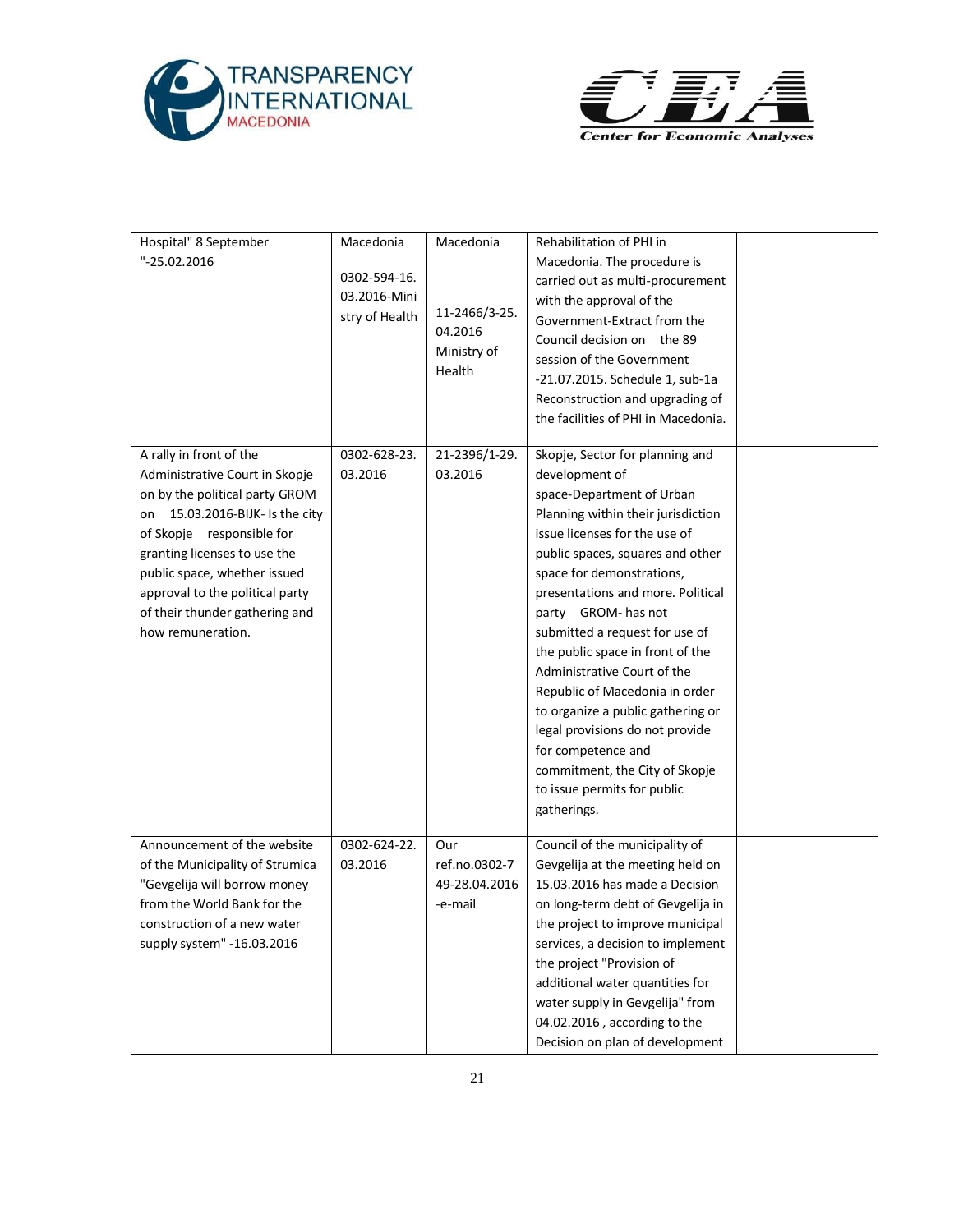



|                                                                                                                                  |                         | programs of Gevgelija 2016 IPA<br>EU grants for rural infrastructure<br>through the Ministry of Finance. |  |
|----------------------------------------------------------------------------------------------------------------------------------|-------------------------|----------------------------------------------------------------------------------------------------------|--|
| Announcement of fb-profile of<br>the mayor Goranco Panovski-<br>"concreted street in the<br>settlement Chashka"<br>$-26.04.2016$ | 0302-742-27.<br>04.2016 |                                                                                                          |  |
| Announcement on local news,<br>"Enrichment of urban space<br>around a modular parking"<br>$-15.04.2016$                          | 0302-741-27.<br>04.2016 |                                                                                                          |  |
| Announcement on TV Star<br>"Renovating the schools in<br>Karbinci" -16.04.2016                                                   | 0302-744-27.<br>04.2016 |                                                                                                          |  |
| Announcement on TV Star<br>"Finish paving in the settlement<br>Balkan" - 20.04.2016                                              | 0302-743-27.<br>04.2016 |                                                                                                          |  |
| Announcement of the official<br>website of Veles "Finished the<br>concreting of streets in the<br>village Sujaklari-18.04.2016   | 0302-740-25.<br>04.2016 |                                                                                                          |  |

Abbr. MC-Municipality Council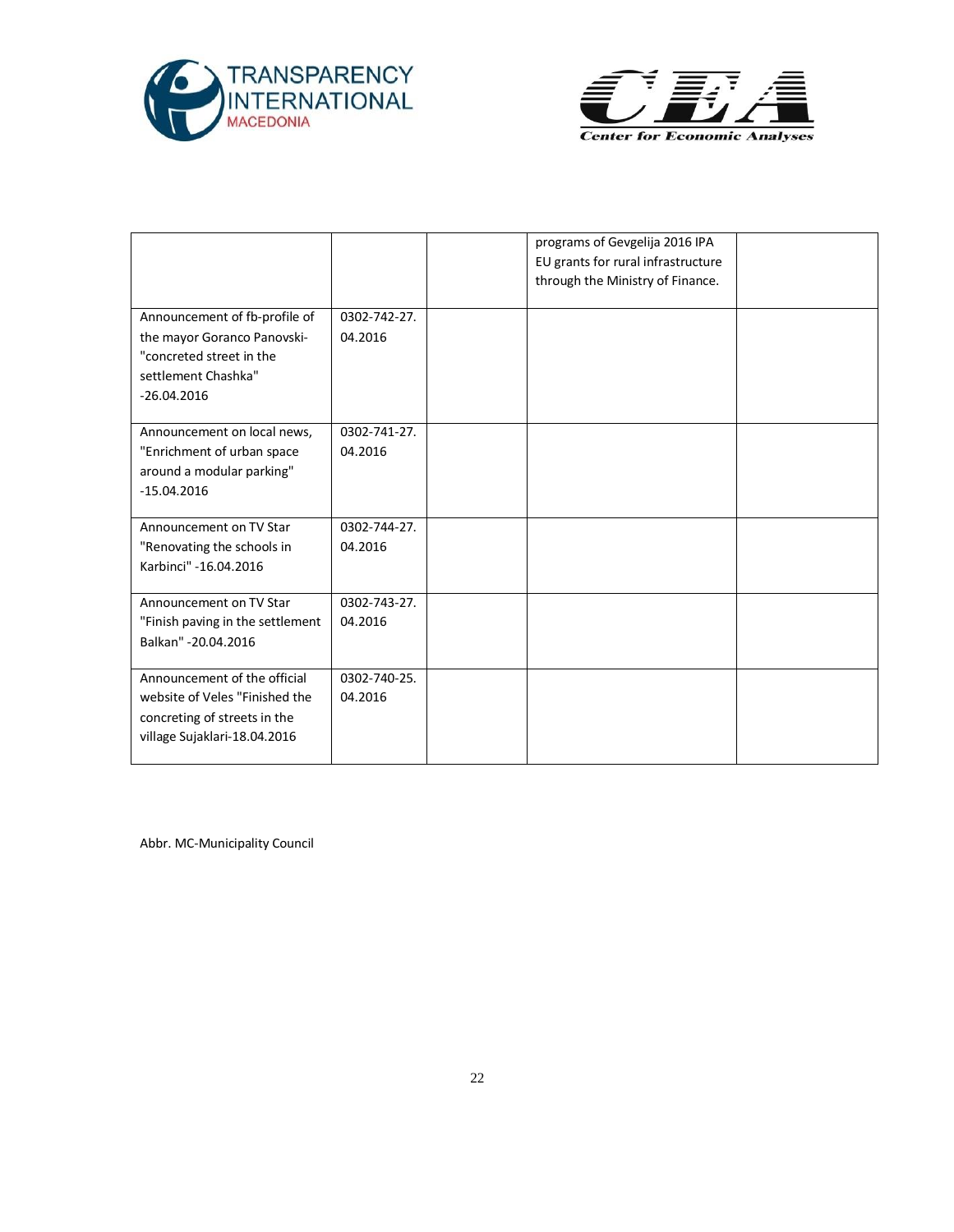



# **ANNEX**



Photo.1 President of the Assembly of the Republic of Macedonia Trajko Veljanovski



Photo 2: President of the Republic of Macedonia Gjorge Ivanov



Photo 3. Colorful Revolution-"PROTESTIRAM"